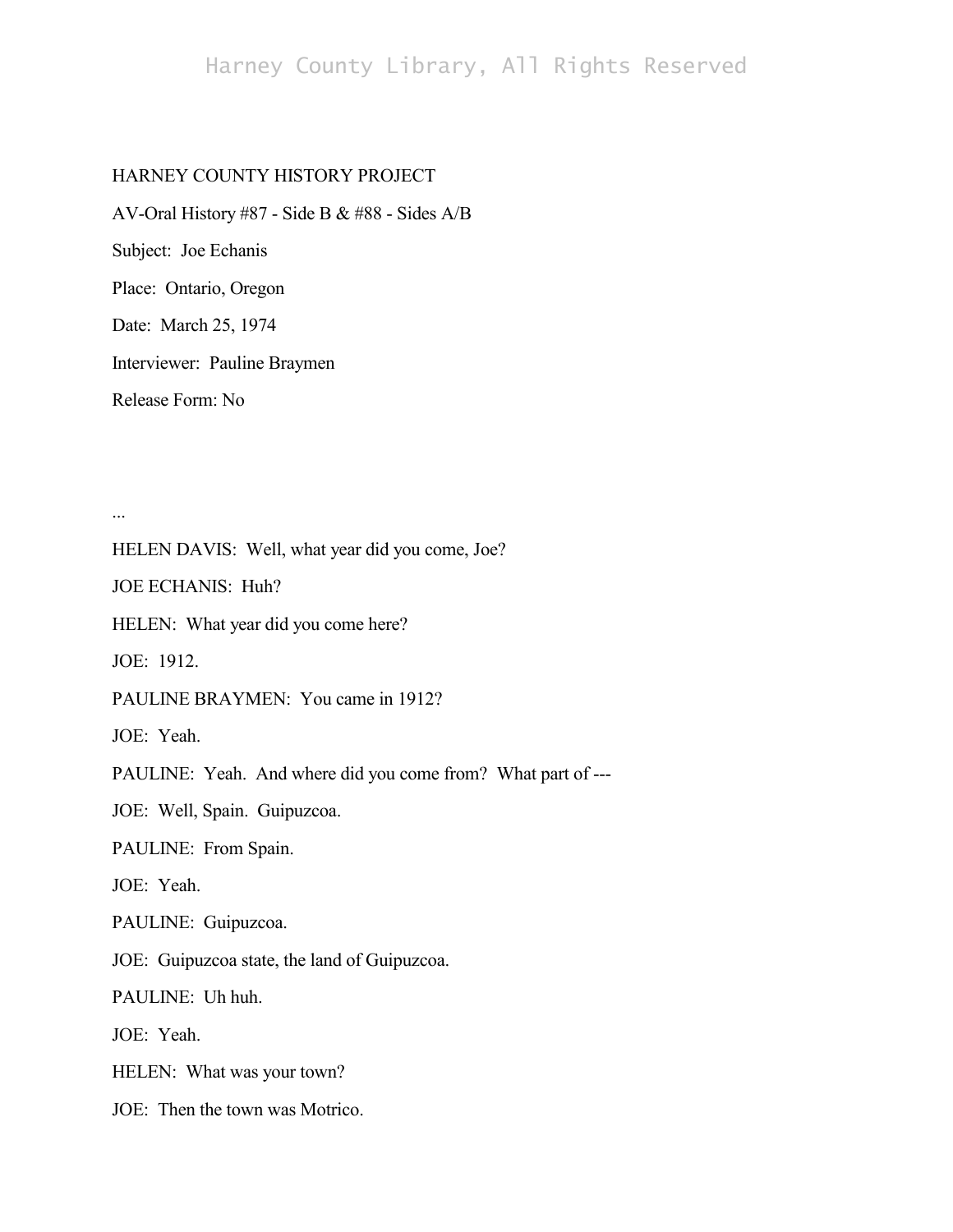PAULINE: And you come by a boat, of course, to New York City?

JOE: Well, we come on a train to France, then we took it to France for the ... we took it to the boat.

We come to New York, then New York we come on the train. Make it twenty days, home to Boise.

PAULINE: Just twenty days?

JOE: Twenty days.

PAULINE: From your home to Boise, Idaho.

JOE: To Boise.

PAULINE: I would have thought it would have taken longer.

JOE: We left the 5th in the March, home. And I hit the Boise, 25th. Just twenty days.

PAULINE: Uh huh. Now the reason, the reason you came, you had brothers that were already here.

JOE: Yeah, three of them.

PAULINE: Three brothers. Do you remember them ever saying why they decided to come to

America, and to Harney County in particular? Or to ---

JOE: No. Well, I don't know sure was Harney County, I know was Oregon, you see.

PAULINE: To Oregon.

JOE: Brothers, but I don't know it was Harney County.

PAULINE: Well, that's all right. I ---

JOE: Malheur County, well ... Harney County summertime, and coming down the desert, Malheur County in the wintertime.

PAULINE: Uh huh.

JOE: That's the way, I ... done that myself too, you know, back and forth.

PAULINE: Well, how did they happen to find out about Oregon, or how did they happen to decide to come to here?

JOE: Well, my oldest boy (brother) here, they come in first, about five or six years before I did.

Then next one come on again, next one come on again, so I was ready about two hours before I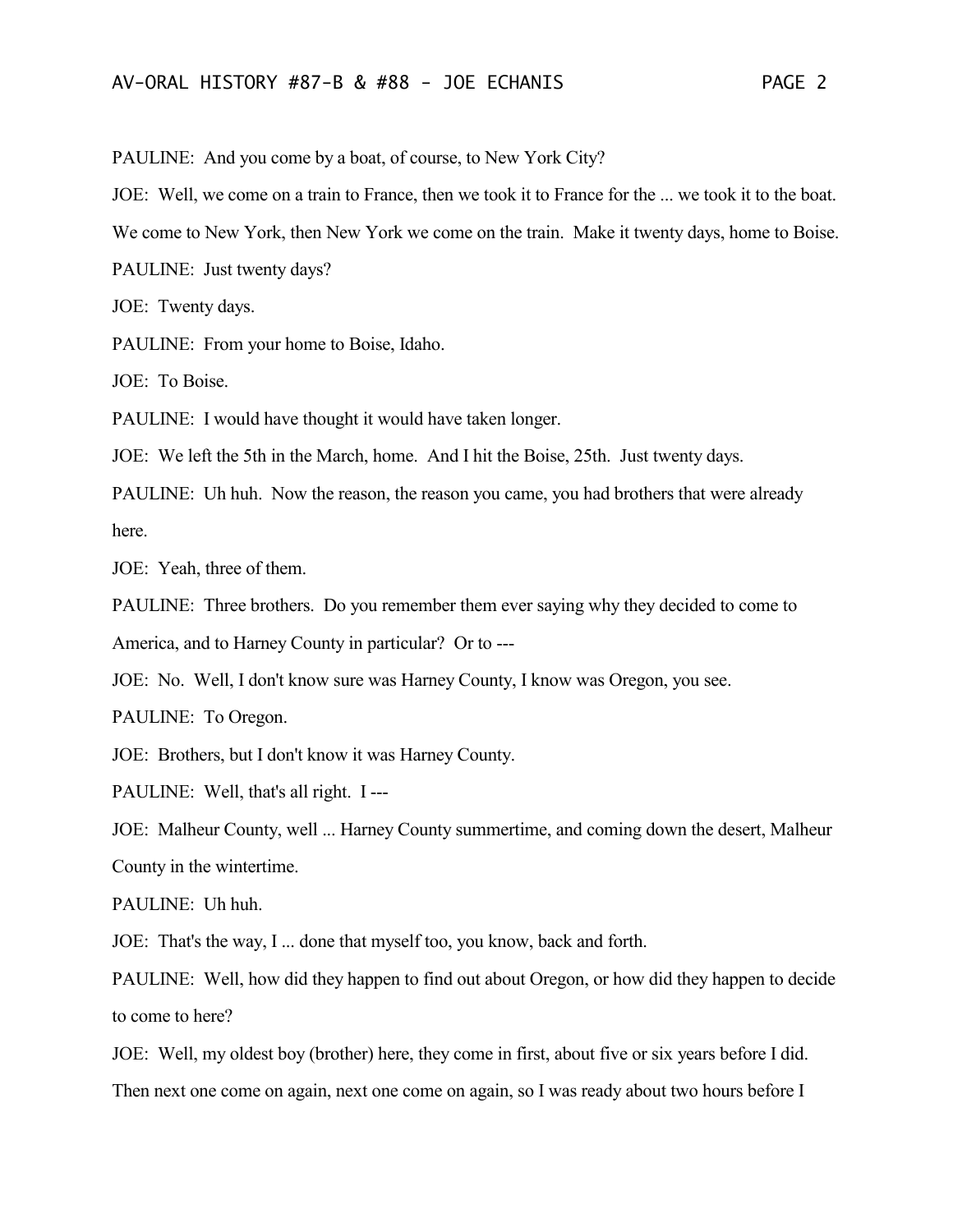want to come, you know. Oh, I was 19 years old; I write to one of them brothers, a letter, I wanted to come. They answered, by golly; you're too young yet. No. Wait for another year. Boy, I was mad. So, I was 18, I come over here.

PAULINE: You were 18 years old?

JOE: Yeah. Then the brother, then he needed more men, so he had somebody call or something, to Boise. Finally, we get together there, the five boys, Boise. Oh, you're coming, Boise and to Vale. And my brother's brother-in-law, he was a farmhand, he come with two-horse team. Just one halters, and loaded with all groceries, Vale. ... All took a day up ... and loaded it all, loaded up wagon. And the poor horses got enough load, so we follow the team clear over to Venator. HELEN: Kinda long.

JOE: We could make it up day and a half, but horses can't go fast enough, so we make it three days and a half.

PAULINE: Three and a half days to go?

JOE: Uh huh.

PAULINE: And you followed --- you walked along with the --- behind the team?

JOE: Yeah, we follow the team. Then night coming, by that time some restrictions over there, you know. Lot of freight trains back and forth, you know. So we just stayed there ... the stage was for overnight, you know. You eat. Used to be back and forth, over again, clear up to Denio, the teams, you know. So all the stations ... That's how they started anyhow. Then we help with the lamb, brothers and the farmers. And after lamb, you got too many men, and me and one brother we go to Grant Thompson, he was the sheep ...

PAULINE: Grant Thompson?

JOE: Grant Thompson, but it still that ranch yet, six miles south of Crane.

PAULINE: Uh huh.

JOE: And two brothers got sheep ... Orrin Thompson. Orrin Thompson passed away not too long ago.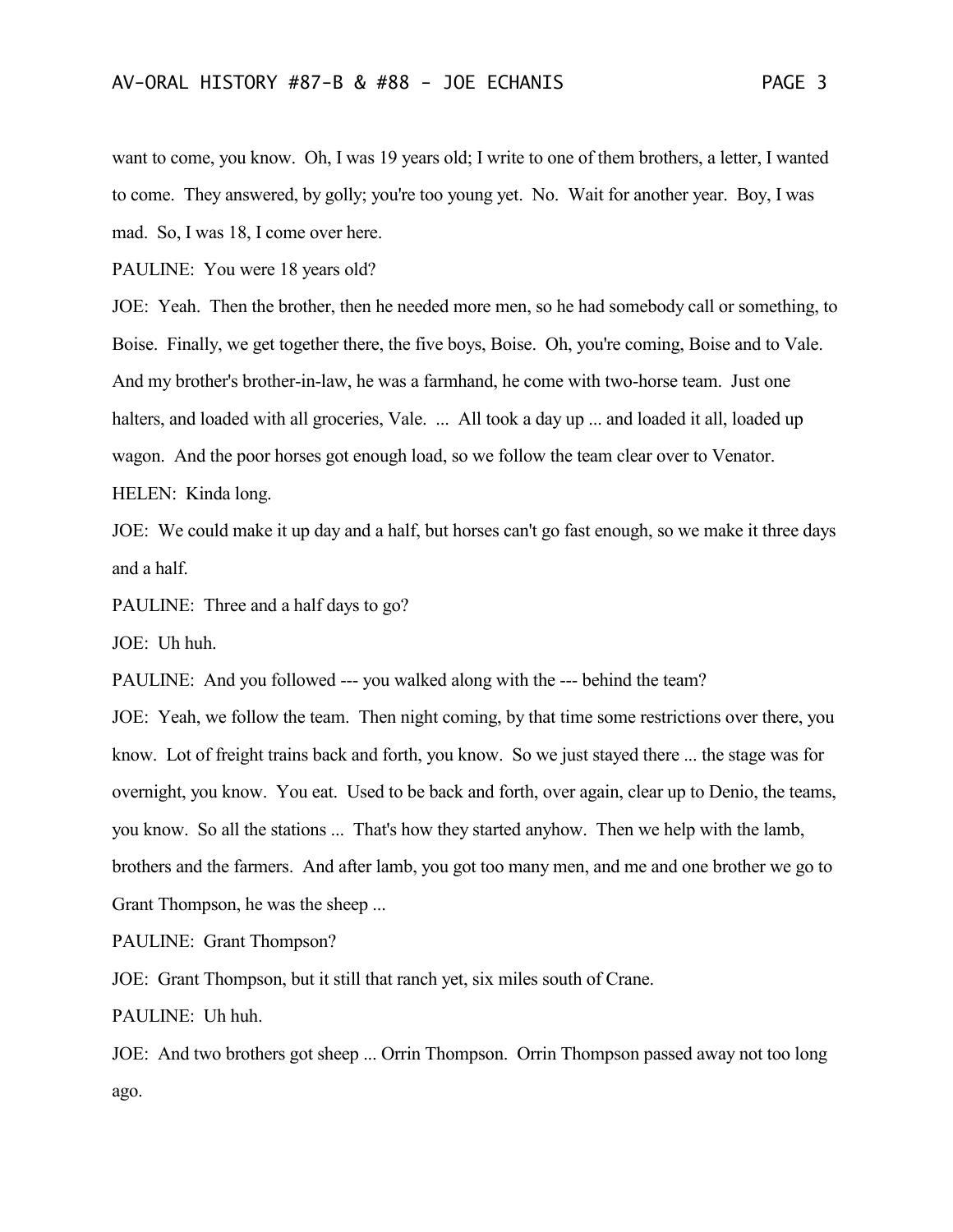#### PAULINE: Right. Uh huh.

JOE: Yeah. But we work; I work three years for Grant Thompson. Then --- no, three years and a half. Then brother, then he sold his sheep ... myself, and another three brothers, and another --- and two brothers we buy the sheep again. I ... fifteen then, and fifteen in the fall. I was sheep man. HELEN: That's when you became the sheep man.

PAULINE: Well, you bought fifteen?

JOE: Huh?

PAULINE: Fifteen head.

JOE: Fifteen in the fall. No, three years and a half working --- yeah, fifteen. Then the prices start to come up then. Then we got seventeen, eighteen, or nineteen; we got a lot of sheep, around 14,000. In fact, he give you all the money. ... how much you want, he ask ... 'cause sheep just come up. 1919, it's up, down. 1920, 1921, was nothing, we lost every cent, '22. Ten years of work, nothing. I lost only fifteen days for ten years, taking my layoff.

PAULINE: Yeah.

JOE: Fifteen days, I mean ten years for fifteen days, I lost everything. So I go right back, tending camp again.

HELEN: Who did you tend for then?

JOE: It's a --- was Basco. Big Mike we call --- Mike Abreu. Then one herder, out tending camp, he was working for Bob ... \$4,000. So I stayed out there for a year, and I tell him I ... I like to get into sheep again. I got to find a place to make mine. We going to buy sheep. They got 4,000. I make \$600 that year. And used to be the ... over here in Crane. Crane, because he owned that P Ranch out there too, you know, working the Swede --- Swift outfit. And they get a little back -- the Crane. And he was pressing in the bank to Crane --- he got pressing in the bank to Nampa too. So I know quite a while that Craven, so I know that we put up \$4,600. I know we sheep outfit. 'Course a lot of guys they got the mortgage too deep, you know. And the backers here they say you never going to get the money. So, I go over there and I ask one day, Craven the banker. Boy, he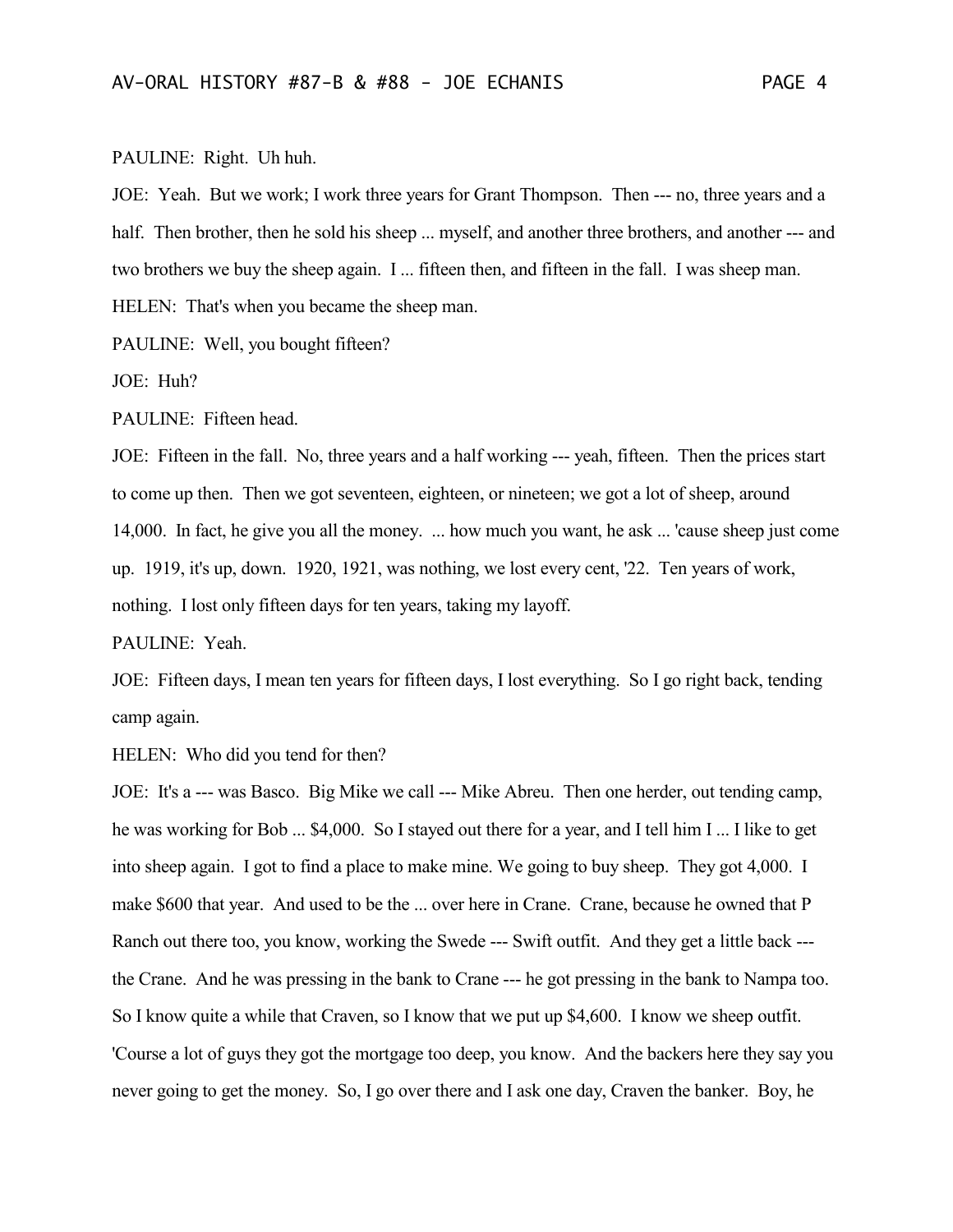was glad. Jim Paul, still daughters over there yet.

PAULINE: Jim Paul?

JOE: Yeah, Jim Paul

HELEN: Jim. His --- Dorothy Jenkins' folks. Jim Paul.

JOE: Yeah. And he was too deep, I guess, and taking off the deep hole, and getting out, the sheep. Twenty-six hundred sheep, and sixteen hundred lambs, ain't got any lambing at all ... That was '23. And by god it start right in, the sheep start coming up again. In 1918 --- uh, 1928, we got 7,000, 8,000 sheep again. You keep ewe lambs; keep ewe lambs --- lamb buy coming. In fall, I sold one lamb, eleven cents a pound. The white face, you know. They tell me that --- you want to sell them ewe lambs ... I give you \$10 a head. By god, I didn't sell them. '29, just dropped to nothing. HELEN: Oh dear, again.

JOE: I took it --- little lambs, September --- April lambs. Twenty-first ... ewe lamb, weighted 81 pounds. Took it ... loaded it over there, feed it over here, feed it ... and took it clear over there, and they weighed 81 pounds, \$103. Then '29, and '34, all down. No price on it at all. Then time that Roosevelt get in it, he said you want to kill all the ewes, they give you \$2 for hides. We killed 800 sheep. Cut the throat, skin it, delivered the hides, and take the meat to the sagebrush, 800 sheep. Boy, them hard times!

HELEN: When the meat had to be just disposed of, that was real bad too. People could really have used the meat in those days. But I guess you couldn't, could you, because it was a government deal you couldn't use the meat.

PAULINE: Well, that's some, it was ---

JOE: You can't give ---

HELEN: Just like they killed the pigs, or something that one time.

JOE: You can't give you one mutton; you can't give you one mutton, nobody.

HELEN: Yeah.

JOE: Was the law. And I come over here, 400, I got a bunch of ewes here, I got to kill 400, at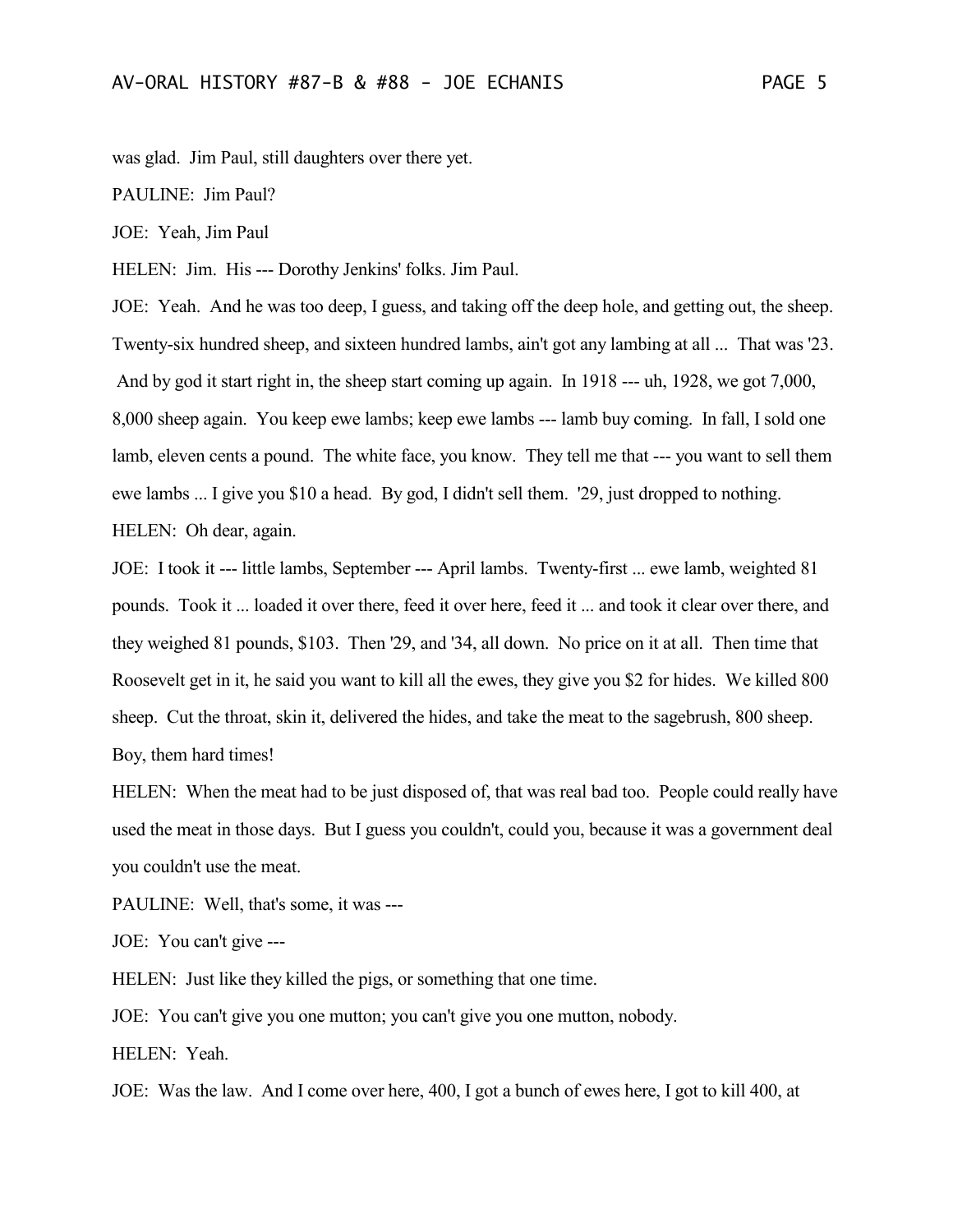Crane. And I know all the people up there, like Burns, and Crane. I know a bunch over here ... he asked me. ... Crane. I says, right to the bunch in the corral, you guys go, take it home, skin it, but you don't tell I give it to him. Yeah, I don't know how many I want to take it over home, for the

hide. Yeah. Wood for the fire ... for the house. I not a citizen yet, and my partner either. And after ... you got to have a ewe lamb to run your sheep.

## PAULINE: Yeah.

JOE: Then you got to have sheep. We got 12,000 sheep, and no ewe lamb. We rented all on Steens Mountain, you know, rented all that. But we get our lamb. And ... he want to get into lamb business. And I run the visit to the Vale Bank that time. And that banker says, "Well, let's go over here, see if any lambs for sale for taxes." So we go over there, and by god, we filed one forty. I don't know who they are right today, either. Over there Dog Creek, you know, Dog Creek beside Folly Farm, quite a ways. Dog Creek, a little creek, but it was little side of it someplace. I think it was a little spring too. So we find, for taxes, to sell for taxes, \$50. So I bought that. HELEN: ... with the lambs.

JOE: That's with --- next day, we have the meeting, you know, at the courthouse. And that means, that started my land, you know. And by god he give me the right. And then he want to lease the land. He want to take it right, just have lease for three years, three years lease. That give it right too. I got Crowley Ranch, it was leased for three or four years, or anytime, you know. I got about thirteen thousand acres, that helped a lot. Then I stayed around and I leased the land. That's when I make a deal. That's when I start; I farm my land I bought. First year, I bought the six-sixty, that ... country. That's when I started ... that's when I started my ...

Then I made application my citizen papers. So that when --- then finally I want to quit. That's the trouble again. Well, I sold half the sheep. We make a deal. Sheep wasn't worth nothing. There was a lot of sheep. Tell me, give me \$25,000 ... All right, I make a sell, and bank ... sold half the sheep, and paid \$25,000 on it, and I start a loan.

PAULINE: About what year was this when you went on your own then? About what year?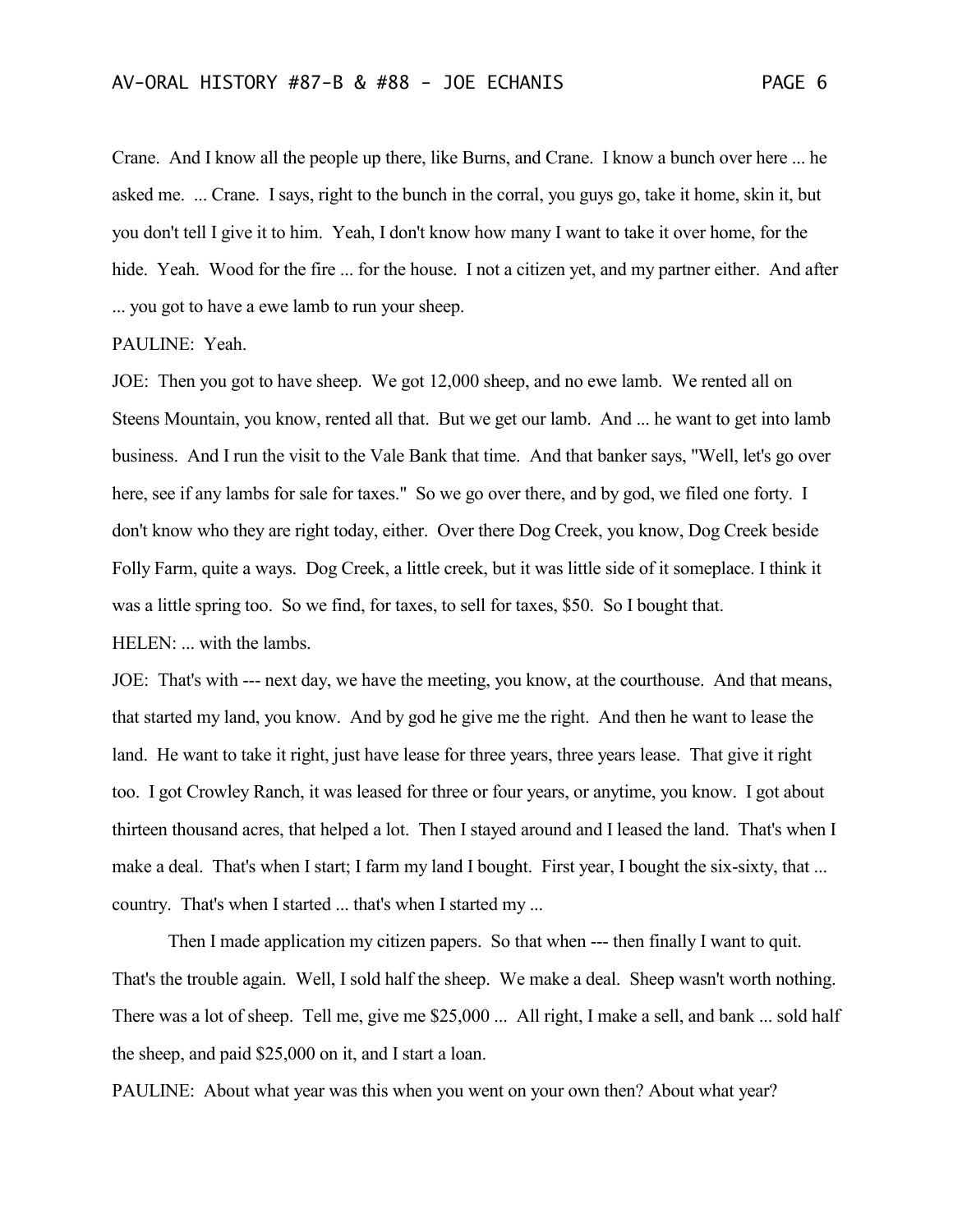JOE: You mean the summer I bought out the farmers?

PAULINE: Yes.

JOE: Well, I can't tell you for sure maybe, but '36 or '37, something like that.

PAULINE: Who was your partner?

JOE: I bet you can't spell it.

PAULINE: Probably not.

JOE: Joe first name, Salimonandia (sp.?).

PAULINE: Oh dear.

JOE: Oh, it's Spain now. He ---

PAULINE: He went back to Spain.

JOE: Yeah. We was about 13 years, partners.

HELEN: When did you get your land up on McCoy? Is that what --- did you --- well that, that you

just sold to Wilson's? Now where did ---

JOE: No, I sold ---

HELEN: --- that was up on the backside.

JOE: I sold, I sold ... they got a name for that Mormon was that, owned the Alvord, you know.

Fact they bought my place. Then that guy sold to Wilson.

HELEN: Well, I thought it was Coco that bought from you.

JOE: No, Wilson bought from me.

HELEN: I thought it was Wilson.

JOE: Yeah, Wilson, got the land, but another guy bought it ---

HELEN: From you, oh. That was what Otleys was wanting ---

JOE: 'Cause one man, lawyer called me that he was Canyon City one day, and I was at the ranch,

and ... night. And Timotea says this lawyer want to buy my ranch. Heck, I don't want to sell at all.

I get rent for the \$9,000. I got \$8,000 for the Alvord. And Julian and Irvin he leased up to six in

the McCoy, a \$1,000. I never in my mind to sell ranch at all, you know. So, I tell Timotea, hey I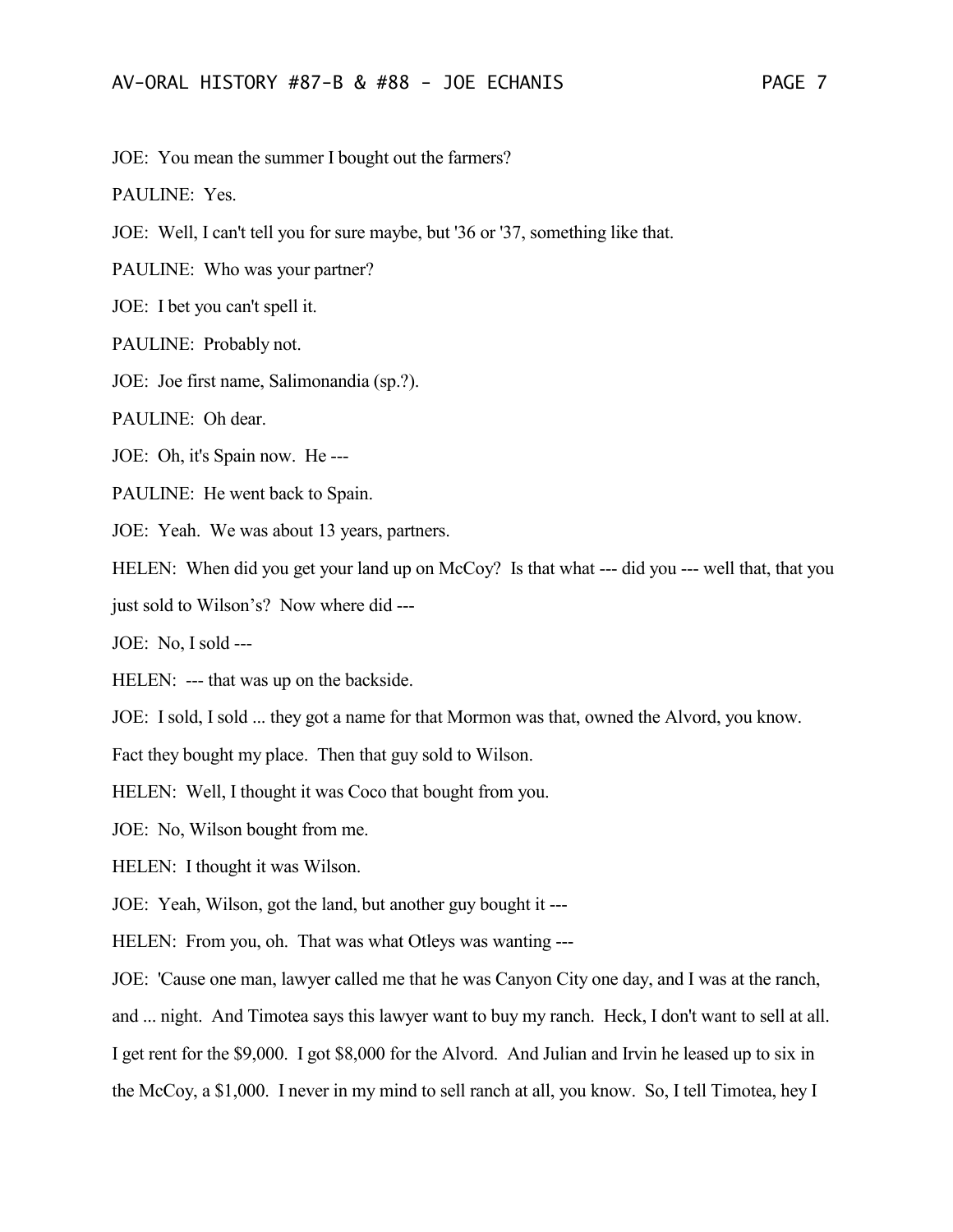don't figure to sell it. Well, he says, he call. So, we call one night, and tell me he want to buy my ranch up there. Well, I don't figure on selling my ranch. "Oh," he says, "I want to talk to you anyhow, I want to talk to you anyhow. When am I going to catch you?" I says, "Well, I'll be at the ranch." So, myself and brother-in-law, I got working up there, we just eating lunch, here comes a big Cadillac. So, we start talking, and I tell him heck, I don't figure on selling. Then another thing I says, I don't need money right now, and I don't know where I'd put the money if I sell that ranch. I don't want it. Well, maybe we find a place to put the money. Tell me, how much money? Hell that time, no price like that, you know, I thought ... I tell him \$25 an acre. Well, he says ... I want to call my boss. So he take off. And by god, in a half an hour he come back. And well he says, "The price is all right. And we give you 6% interest." ... difference as long as you want to keep all the money, or anytime you want the money, they know ... so he give you, pay you any amount of money. ...that's coming to more than \$9,000 for the interest.

So, Otley always tell me to give me the first chance. But Otley never offered me over \$10 an acre. So, I know Otley won't pay that much. But I tell them, well, tell them Otley tell me to give him first chance. So, I got to see him first. But I says you make a note what you figure on ... So Tony always, my lawyer, you know, I took it over there. I tell Tony; well I figure I sell that Steens Mountain Ranch. "You crazy!" So, I showed the note. And by god, the next day I go to Diamond to see Otleys. And I tell him, I sold the ranch, but you want to pay that price, by golly you're the first I sell it to. But I took --- boy, Henry was mad. ... right home ... Boy, Otley was mad, he don't want to lost it, but he says he can't pay it.

So, I sell it to him. Do you want to pay the cash? Well, so I took a little down payment. I don't know how many years, I never get nothing. The family sold to Wilson. He want to pay Otley again. Settle up Wilson, you know. I go to Tony, and I says, "I was figuring on maybe get \$10,000 a year, you see." If something happen to me, you was right there, you was renting, and you was going to pay everything, you see. So I tell him, who will write the letter that --- tell Tony, and Tony write the letter, you want to do it, \$10,000 a year with interest. So that's what time the Wilson got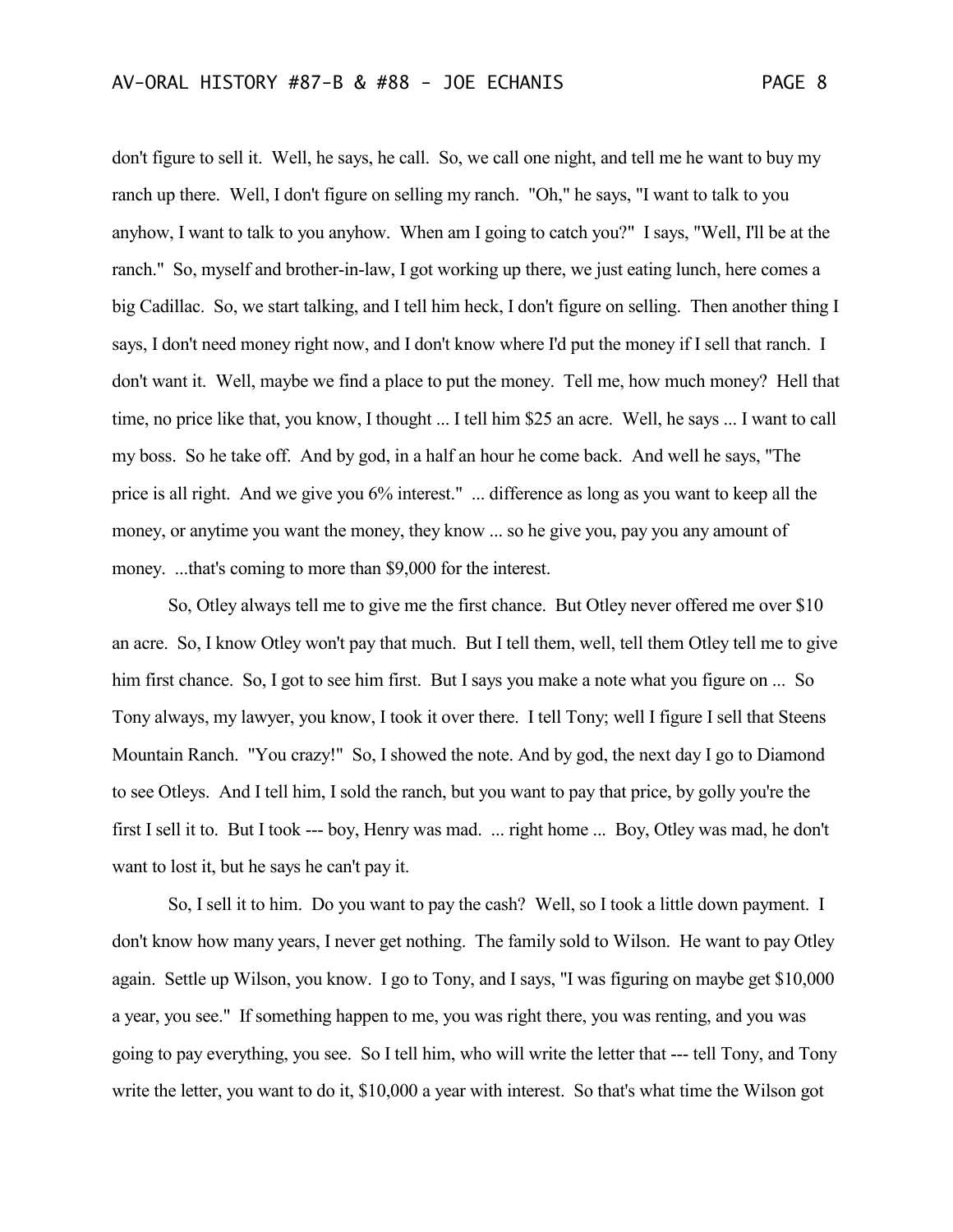the land, that's where they started, \$10,000 a year. Last year, it was last payment.

HELEN: Oh, you got it, huh?

JOE: Yeah, got paid now, got nothing to do now. I'm through with Harney County.

PAULINE: You're all through over there, huh? Your place was up on McCoy Creek?

JOE: Well, one section.

PAULINE: One section.

JOE: The others, the Pass Creek, Pass Creek and Mud Creek. Mud Creek, a section and a half. Jimmy Owen got a section, he homesteaded. And he got half a school section. Mud Creek I got a section and a half. Then he got, I don't know ... section, and ... boy, he got homestead up to the Pass Creek. And another half section, I don't know if you've ever been to that ---

HELEN: No, Glen I think has.

JOE: --- another half a school section. Jimmy ... got all that, six sections. So that's what I bought first, six sections. This McCoy, that section ---

PAULINE: Uh huh.

JOE: --- belonged --- he changed that three times. One guy homestead it, and lost it. He never work, you know. Another guy homestead again, he lost it. Finally, Louie Seaweard, you know, used to be...

HELEN: Yeah.

JOE: He got it, so I bought it from...

HELEN: You got it from them.

JOE: Yeah. Then Steve Seaweard ... section. And Steve ... for himself. And Ham [Robert H] Brown got that. And Ham Brown and Fred Smyth, he don't get together, so Fred Smyth got the ... Kiger ... the one section. And they tell me he buy that section right ... you know. You buy that section, Ham Brown; we're going to make a trade. So, I bought from Len Brown and I give it to Fred Smyth, and I took the other six, east side of Kiger, you know. That way I make me all the ... country all one block.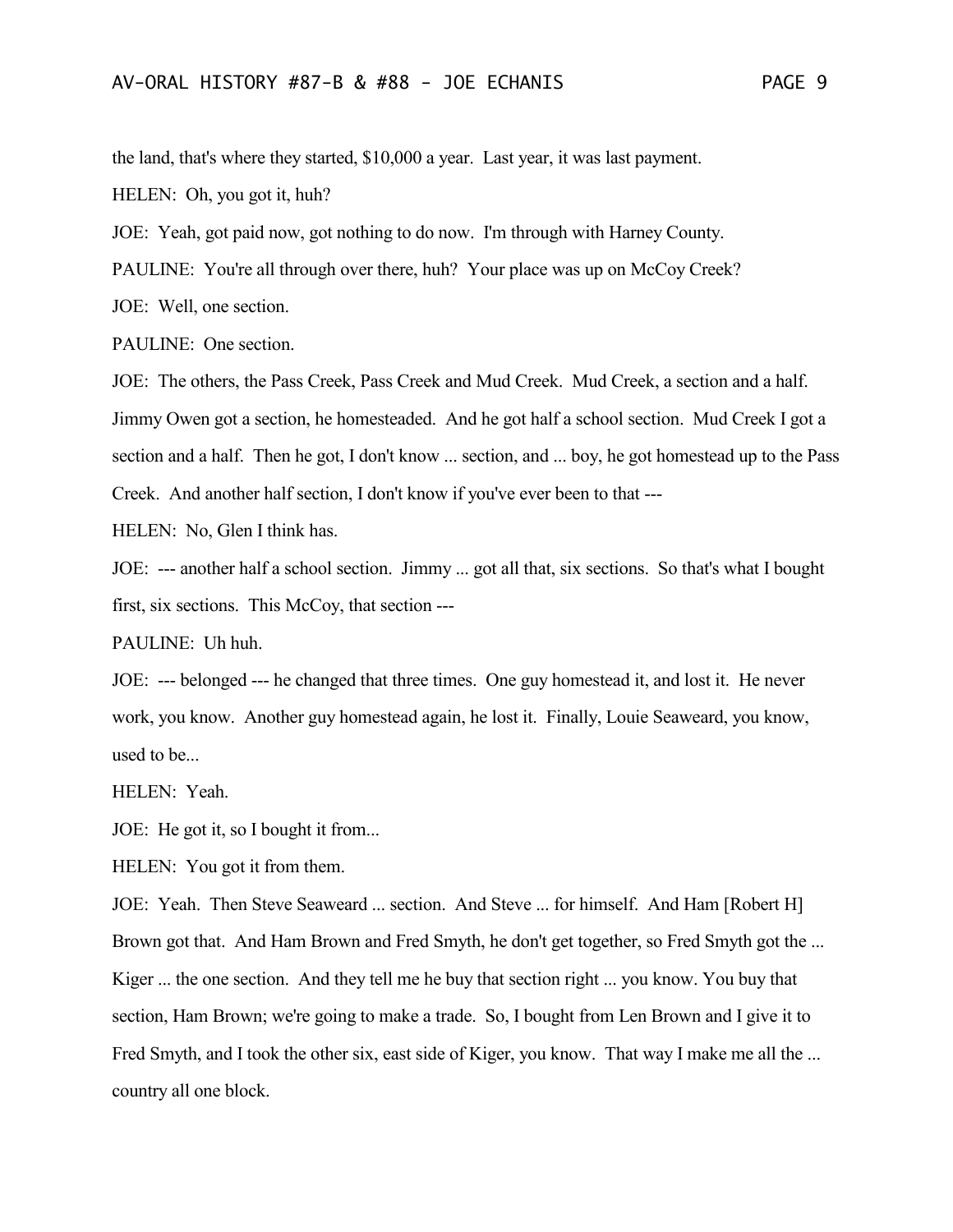PAULINE: Well, you said you wintered on the Steens, I mean summered on the Steens, and then you'd come back to Malheur County for the summer, or for the winter.

JOE: Yeah.

PAULINE: Whereabouts in Malheur County did you, were your headquarters?

JOE: Well, Folly Farm.

PAULINE: Folly Farm.

JOE: Yeah. Used to be a store there. ... first the old man already, then was three boys. We go around the Sheephead, then Sheephead around the Owyhee, then one butte called Saddle Butte, right around there. So we take it --- Then I leased the Crowley Ranch. I think I leased the Crowley, I don't know for sure, 17, 18 years. And the Crowley Ranch got the, right through the desert, you know. So I bought the hay from Crowley. Idea was I use any hay, \$10 a ton. I know I use the hay enough, come and they grow the green grass, I wouldn't ever use it. And finally I got, Crowley got the more hay there.

And I finally make a lambing shed, brought their outfit, grazing all that, 'course I got right. And oh he says, Crowley give the right, just go right through the Grants, the land there, and go right out. You can't feed around at all. I got no lot of rights, you see; give you the rights for me then. ... lease that ranch. He's got 13,000 some acre land, Crowley, Stanfield, and another lady. Got a lot of children. I leased all that. Then we lambing over there, Crowley, shear right there. ...

PAULINE: Did you have a shearing crew come in to help shear?

JOE: Yeah.

PAULINE: Yeah. What --- can you tell me about the shearing crews, how they worked, and what they did?

JOE: Well, at that time, they big outfit, you know.

PAULINE: Uh huh.

JOE: And of course that time a lot of sheep. And a lot of times there were about twenty shearers, sometimes twenty-two too. That time they was over here at Riverside, and McEwen got, I mean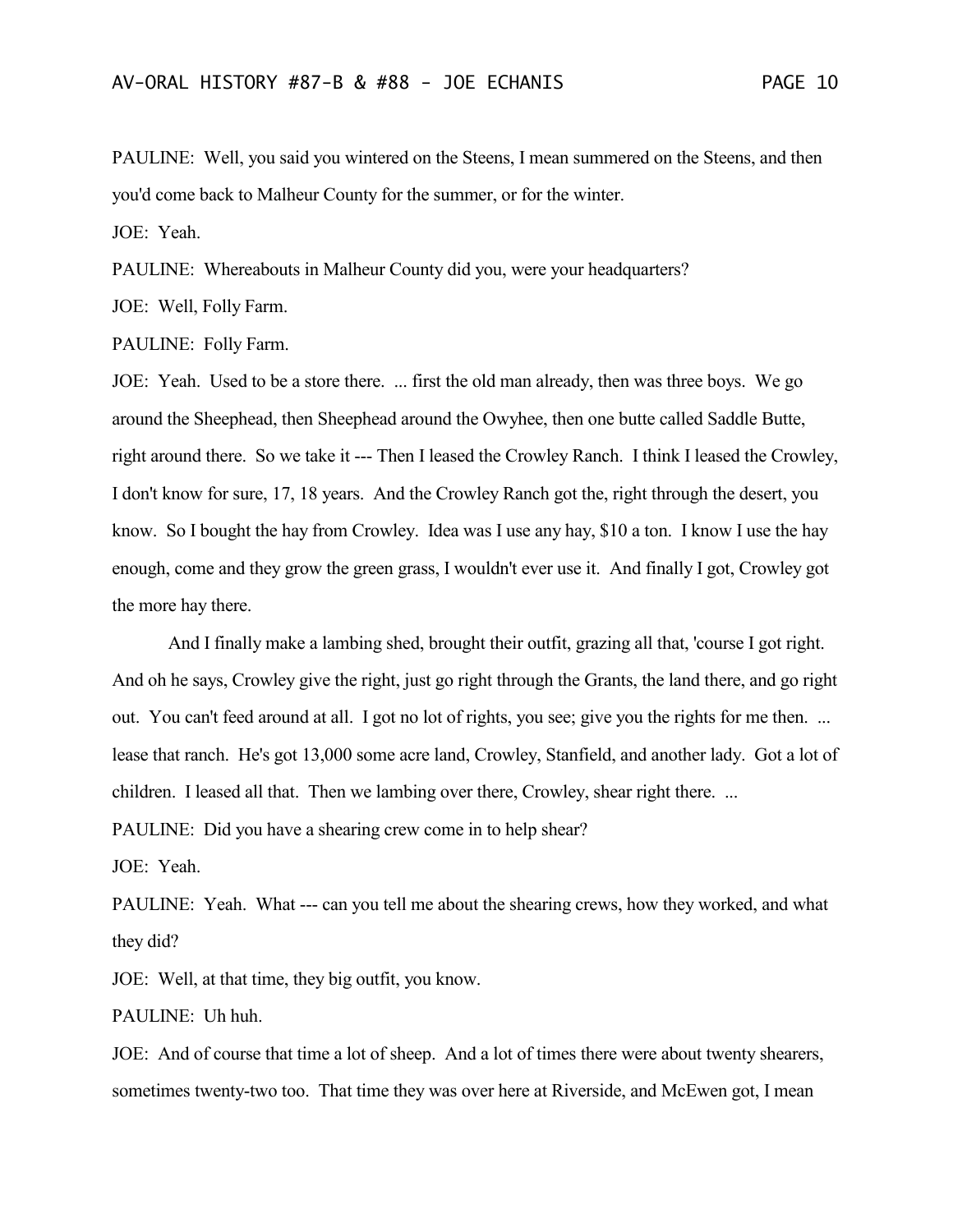Crowley, I got that shear corral. And McEwen got about two miles over that, and Riverside, and Dick ... over there Jenkins, you know. Harney County we shear once, go right by there, and Jenkins had a shearing corral, you know. But that time, big crews, shearing. A lot of crews.

PAULINE: They just go from one place to the next.

JOE: Huh?

PAULINE: They would just go and shear your sheep and then they'd move on, and shear someone else's sheep and move on?

JOE: Yeah. Well, they through mine, just like at ... I be over your place, and then after you through then another one, and another one, and another one. You know, must be the Lloyd Hill, shear for years and years, Lloyd run the crew, you know. Lloyd and a brother Hal, he was shearer too. But Lloyd was, run the crew. And I got the, make it one time the shear crew right up the Steens Mountain. And one time, we lambing over there, Brown's place above the Diamond. One time, they come up four shearers, no --- come with six. They start shear, and shear half of it, start raining. And it was a week, raining and raining, and can't shear sheep. Finally, two shearers they quit to go someplace else. Was Lloyd himself, and another three guys wait, it finally cleared off. Eight hundred sheep left. They said, tell them in the morning, by god, we going to shear two hundred apiece. And the Lloyd, he was good shearer himself. Started morning, and Lloyd shear a hundred half an hour before the other buys, before the noon, before the noon, so he quit. Let them shear the two hundred, the other guys. Start afternoon again, same thing, he through a half an hour before the other guys, a hundred. He quit. He let ---

PAULINE: Let them shear their hundred.

JOE: So our shearers, shear eight hundred. Then year after, I think, we shear again. And I lost a man there. But Lloyd was there then too. And you know, I don't know you ever seen them shearers got the big wood pulley on them. Pull the ... Just the wood pulleys, just like that. And me and this, another worked for me, was wrangled, put the sheep for the shearers. And the first band, just the last bunch, we put the shearer, and we start walking out. See, I was over here keeping sheep to the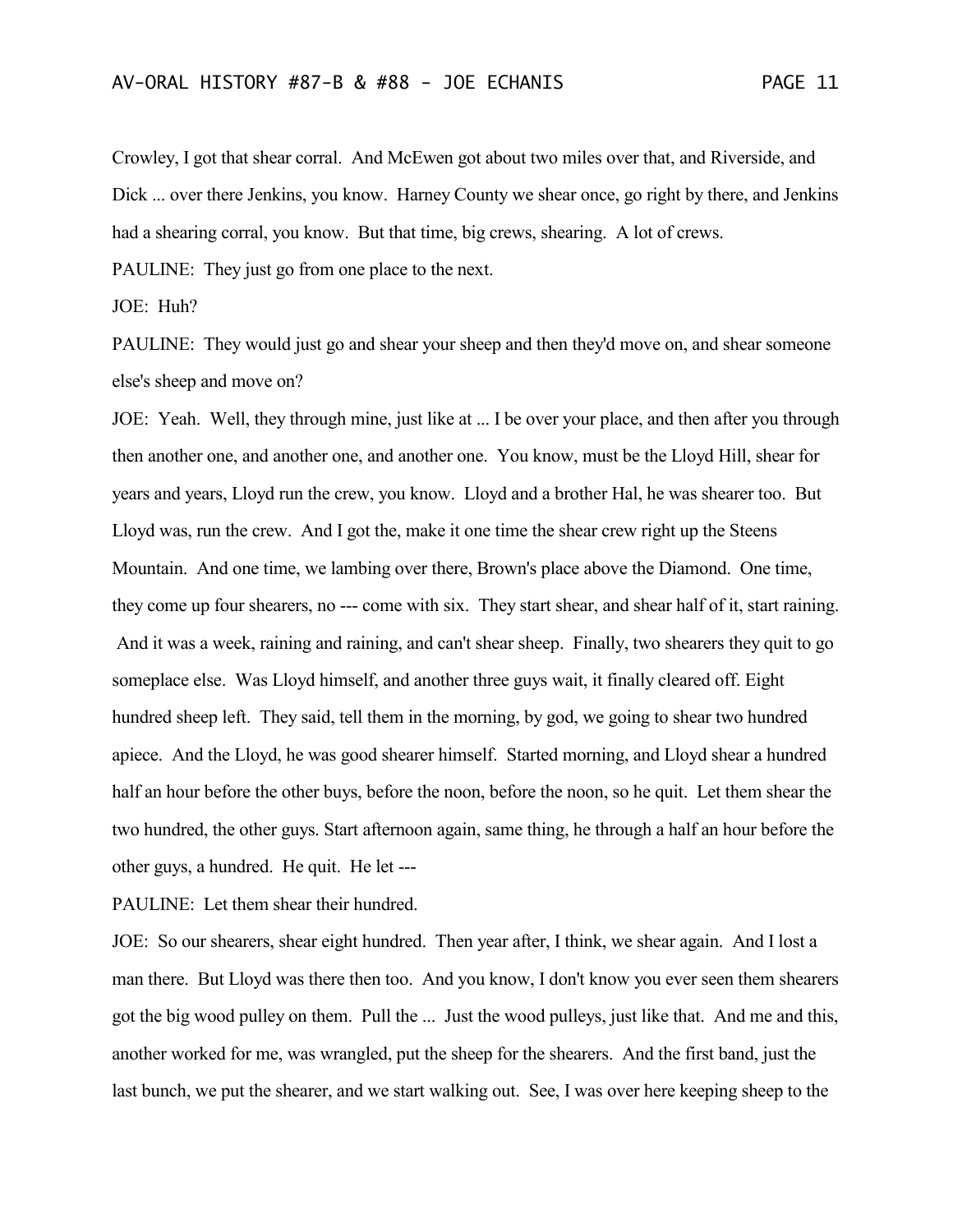shearers, over the pen, you know. So we started walking, and that pulley, it break. RRRR, making noises. Hit right in front of me ... hit right there, right straight heart. Got to get big iron washers, you know, fall out. And I don't know, we find half of it right there. I don't know, the other half go inside. It fall down right in front of me, so I grab it. I thought he scared first, I grab it and turn and just --- he die. So I call the shearers, boy, man we got down here. So he come over here, we start shaking a little bit. ... that's all. Die right there.

PAULINE: The force of that thing, if the pulley was going when it broke, it would hit pretty hard. JOE: Then the get the ... the corral, and they get two shearers. One I want to ... both shearers just like that. I don't know, nobody work afterward, but I don't know, half of it go down, we find the half underneath ... Maybe that one hit --- just hit like a bullet. Yeah Lloyd Hill sheared years and years, my sheep.

PAULINE: And then how did you get the wool to market? Did you put it on the train at Crane, or did you ---

JOE: What?

PAULINE: The wool ---

JOE: The wool.

PAULINE: Uh huh.

JOE: Oh, yeah.

PAULINE: What did you do with the wool after you sheared it?

JOE: We were shearing up there from Crane, and we loaded the train, you know. Well, you sold right there so much, maybe the buyer loaded. The other ... we sometimes signed ... see make it, contract ... then get so much down, you know. Maybe take a year for it to sale. Now even this year, talking about the dollar, I don't know, run the sheep. It was fifteen in '43. The highest wool I sold was forty-three cents. Sometimes at thirteen, fifteen.

PAULINE: Yeah, up and down. Mostly down.

JOE: Then taxes, you come to Malheur County, they let you in all of Malheur County, when you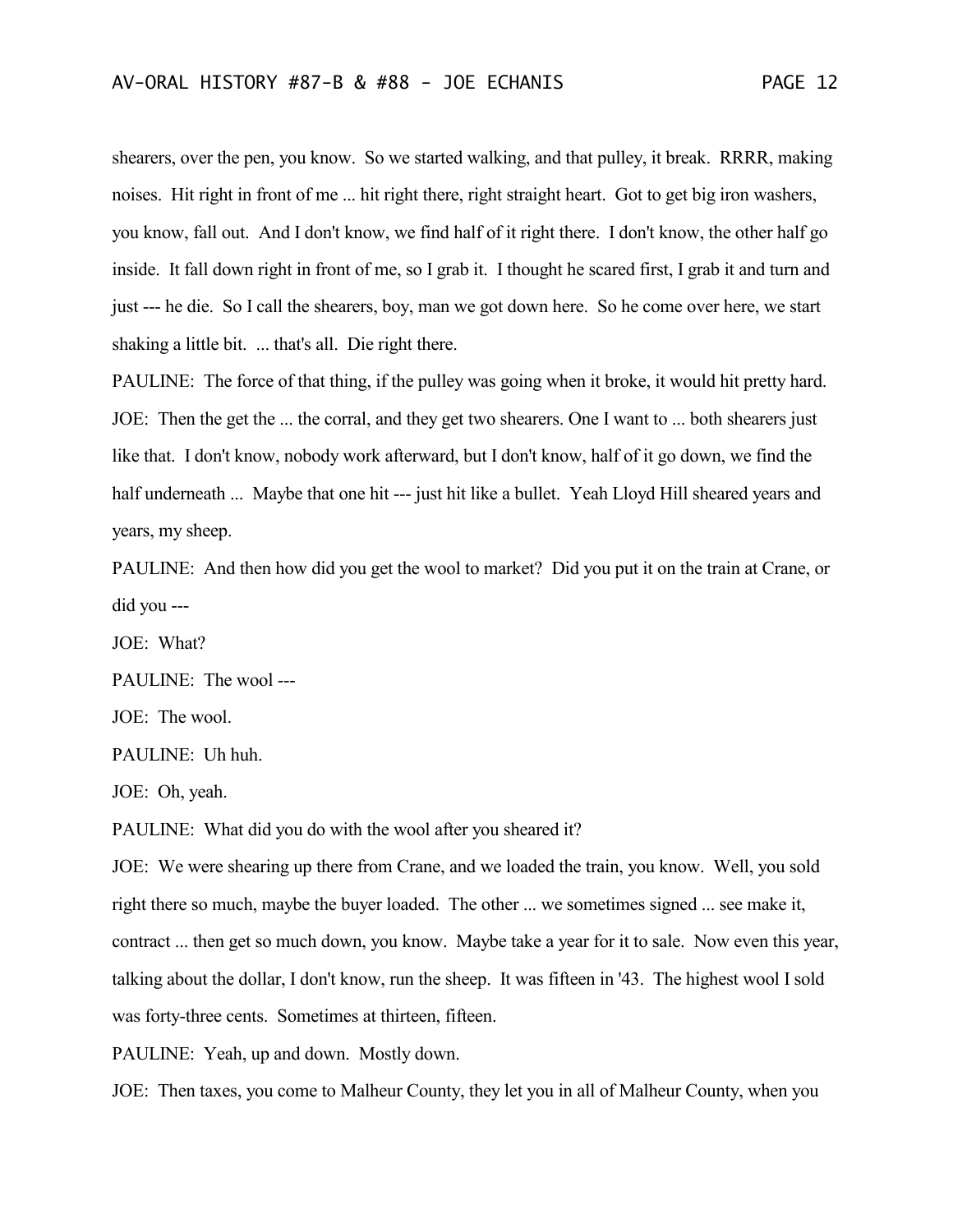coming down. Then we go back to Harney there, spring or summer. You tell the Harney, they got to let you know the Harney, when you go through the Harney County. Then he ... you know. First, we got trouble. We coming down here, and we never let them know ... the March, pay the taxes. So Malheur County charge all. So Harney County get mad.

PAULINE: Yeah, they want their share. Yeah.

JOE: Yeah. Finally, they get the law, we tell them when and how many we come into Malheur, then they fix themselves, you know.

PAULINE: Well, how long have you lived in Ontario?

JOE: Well, we come ... I think 39 years. Before that I got brother to get motel here, once in awhile coming down here to that. I live most the time in Crane, Burns, you know ... In the wintertime, we come down to Crowley. Then I get groceries over here. Back and forth here. I think 1912, and '43, every summer, Steens Mountain. First three years, up the other side ... in the snow bank there. That's where Mike had the place. Snow bank where they camp, and camp living one man; and one horse, my camp. No wood there. I got to go way down to bridge camp, pack my wood. Take the --- I got on horses, and loaded. First fill up the horses, and a load of sagebrush. Then tie the pack rope and pull my --- I got a big load, and they got balance like that. ... That's how I pack my wood for that three summers, sagebrush.

PAULINE: Well, you'd have to pack quite a bit of sagebrush too, to keep a fire going.

JOE: Yeah, the sheep would come above the ... I eat that myself, you see. I'd packed a bed and take a coffee pot, and a frying pan, all that inside the bed. I'd pack it all up. Sometimes I go down, clear down to Blitzen, take sheep. That time you had to stay with the sheep. Yeah, the coyote's bad, you know. I'd go to dinner; I'd eat an early supper in the camp, back to sheep. ... crossed the canyon, and by god we packed up our bed where the sheep go, every day. Yes ... I got the camp right to the Little ... head of the Blitzen. And brother, another brother got below. And another brother, Alvord side. And one evening, boy come thunder, sure thunder, and I know it coming down. Sheep, I got way up the hillside. Before it come that shower, by god, I just make a little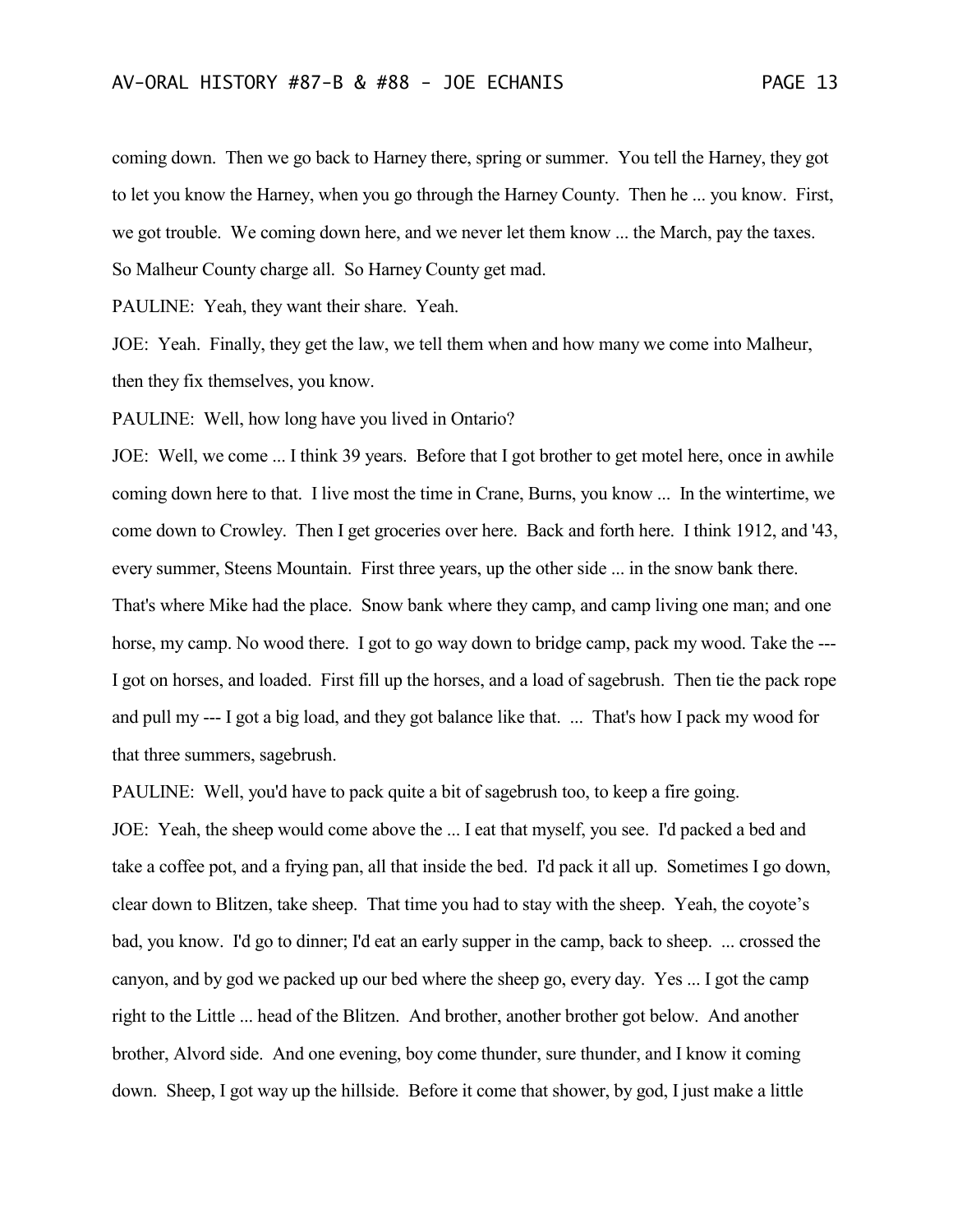flap, and I get into bed. That time, heavy canvas, you know. You put it right there, you never get wet inside. I put that canvas in there; get in there, boy --- just like somebody throw it like a rock, you know. And the dog was there, poor son-of-a-gun, by golly he go to camp, and ... take it all the camp. All of a sudden they got, tied up four trees, and the next morning I hear dog howling, howling ... by god my groceries, my dishes, all gone. All except tent, was just like that, all fill up the

--- dirt and stuff, the dog was right top of the tent. Then I go out to the other brother's camp, same thing. The other brothers ... kill fourteen sheep ... we sleep, like the sheep. Three brothers happen like that. ... and the other one kill fourteen sheep, 1913.

PAULINE: Did you buy most of your groceries and supplies at Crane? Or at ---

JOE: No, we was Steens Mountain, we get at Diamond.

PAULINE: At Diamond.

JOE: Yeah. Or the other side, way up on the top, or maybe sometimes go to Andrews.

#### TAPE 2 - #88 SIDE A

... the car need the gas. So about twelve miles before the Folly Farm, out. So I walk to Folly Farm. And three boys, you know, three boys got the truck and everything there, and they says, "What happen? Well, it went putt, putt, putt, it quit. These guys laugh. So they get gas ... By golly after that, I get my pack empty in the hills, as long as I got chance, boy I fill up. (Laughter) PAULINE: You run on the top half from now on, huh?

JOE: Oh, I walk many, many times, 25, 30 miles on top of the hills. Boy that Crowley road hit with the spring rain like that, you can't through it. A lot of times I start in early in the morning ... rainy weather like that, and I say to myself, I'll never make it. Then up this side of Crowley, about 15 miles alkali flat, you now, no gravel, nothing. Boy I tell you, how many time, 15 miles, I walk that son-of-a-gun. Now, now, maybe quite a while, but last time I was Crowley, they all in a spot, kind of gravel, so heck, you can go through now, anytime. One year, I can't get through, nothing. I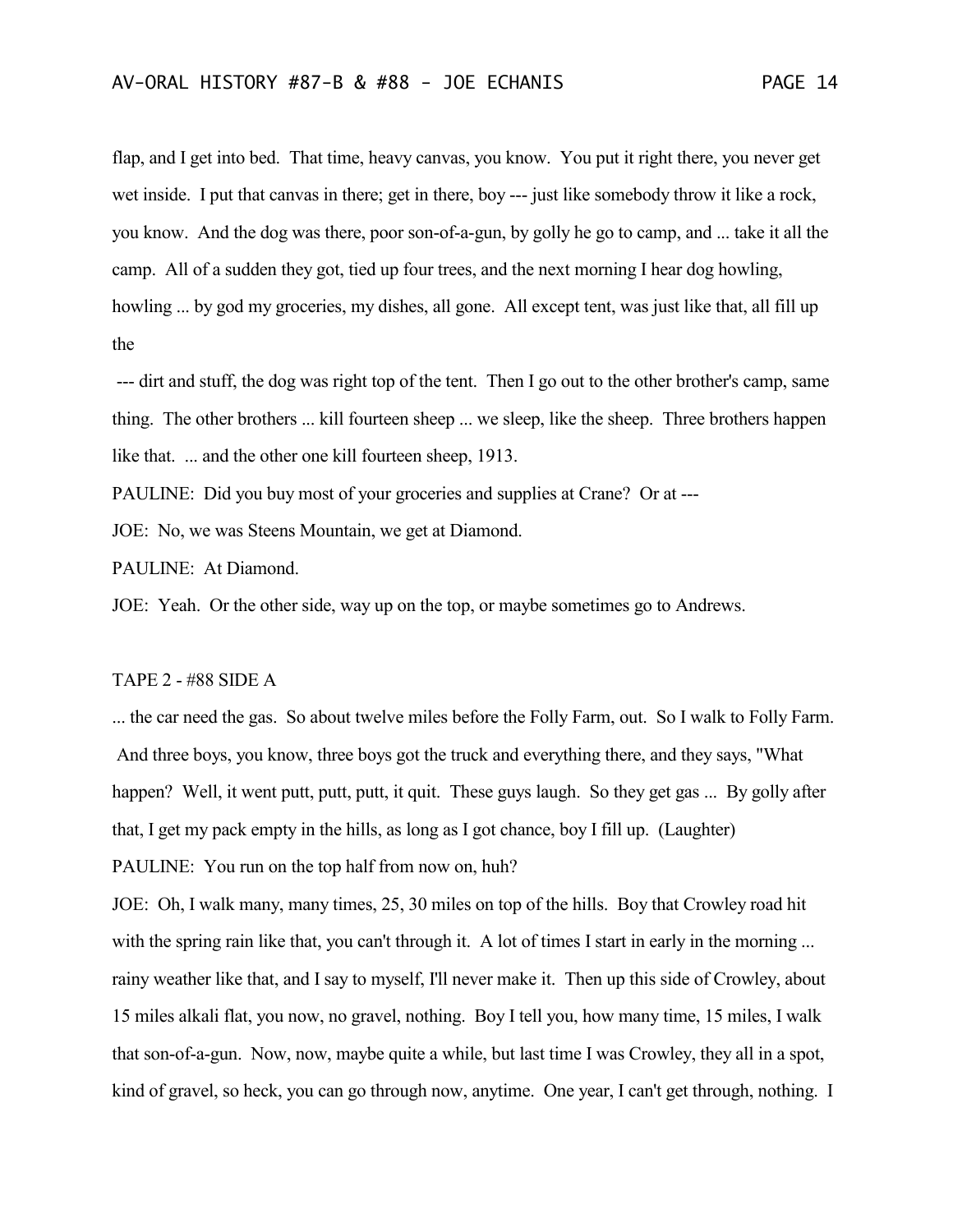signed the lambing man plane, and he charged me \$15 a trip. I think 6 or 7 men. I send the plane into Crowley. Lambing already started, I got men over here; I can't go pickup or nothing. So ... before they start over here, by golly they find out ... what kind of weather ...

PAULINE: Yeah, that's quite a difference in driving over, or even walking over, to go over in a plane.

JOE: Finally that ... everybody load of gravel, and take a bunch of sheep to ... somebody hit the rock and lost all flock, and by golly he ... Then I trade for the one that I won ... And the farmer over to Crowley, and by golly I trade one my ---

PAULINE: I understand your wife was born down around McDermitt.

JOE: Who?

PAULINE: Your wife.

JOE: Yeah.

PAULINE: Yeah.

JOE: Just a little ways from Whitehorse, about 6 mile I think.

PAULINE: Well, where did her, when did her parents come, and where did they come from? JOE: Who?

PAULINE: You wife's parents.

JOE: Vizcaya. That's a, like a ... you know. And Pascua next state, and next state there Vizcaya,

just a little ways. Maybe my place, their place, maybe ten mile, but different state.

PAULINE: Do you know when they came over?

JOE: Huh?

PAULINE: Do you know about what year they came over? They came before you did? Or about the same time?

JOE: Yeah, my wife's daddy, I don't know when, but I hear a lot of times my mother-in-law says '09.

PAULINE: Uh huh. 1909.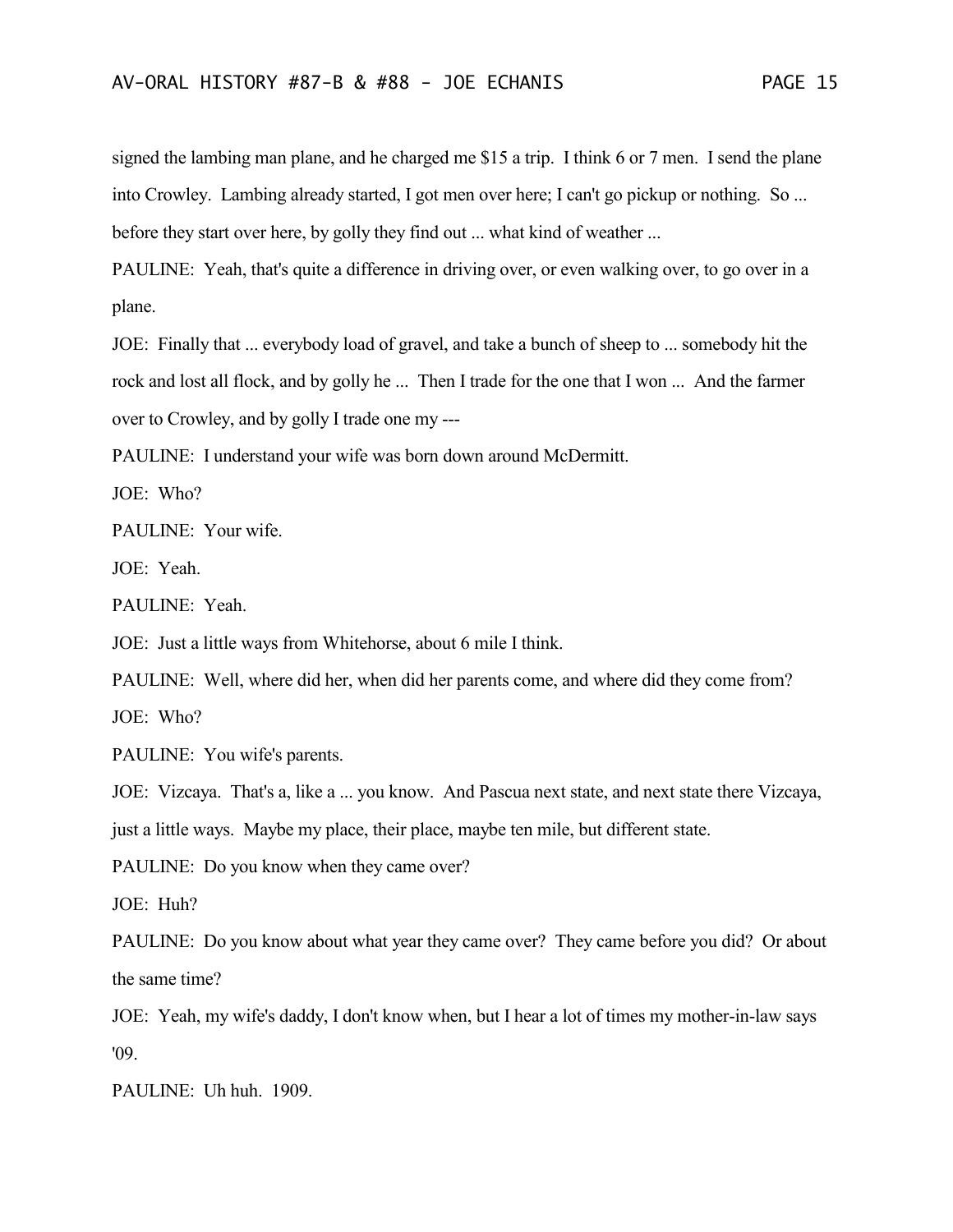JOE: He was over here four or 5 years ... and married, you know. Then come in '09 again, back, second time. I don't know first time when he come. Must be first, maybe 4 or 5 years before that, I guess. I hear the watch. I betcha that watch, first time before ... I bet he put that watch ... He passed away he gave me that.

HELEN: Was that your dad's watch?

JOE: Yeah.

HELEN: Do you know what year your dad came the first time? The first time?

JOE: Mother says '09, but Daddy, I don't know. Mother asked...

TIMOTEA ?: Yeah, well Daddy was here 4 years before Mother.

PAULINE: So he came about ---

TIMOTEA: He came here about 4 years earlier, and he worked and he got enough money, and he went back and married her. And then he came, brought her to Crowley, and that's where they worked first. And then from Crowley, they went to McDermitt. And that's where he started running sheep.

JOE: Mother says lot of time '09, but Daddy, I don't know first time. Daddy and another guy went to help him work. His daddy run the Whitehorse.

TIMOTEA: Not Whitehorse.

JOE: Huh?

TIMOTEA: Antelope Ranch. He was never in Whitehorse. They named him Whitehorse --- JOE: Now, now, wait a minute, wait a minute. Worked for the Turnbull.

TIMOTEA: Oh.

JOE: Your daddy, another guy. Yeah Daddy ... tended camp. Your daddy at Whitehorse. The other guy, I don't know, what kind they call it ... his name Whitehorse Joe. That's where they get name. Whitehorse Joe. But they work for the Turnbulls.

PAULINE: Well, can you think of anything else about your early days in Oregon?

JOE: I don't know a thing. I don't know what ---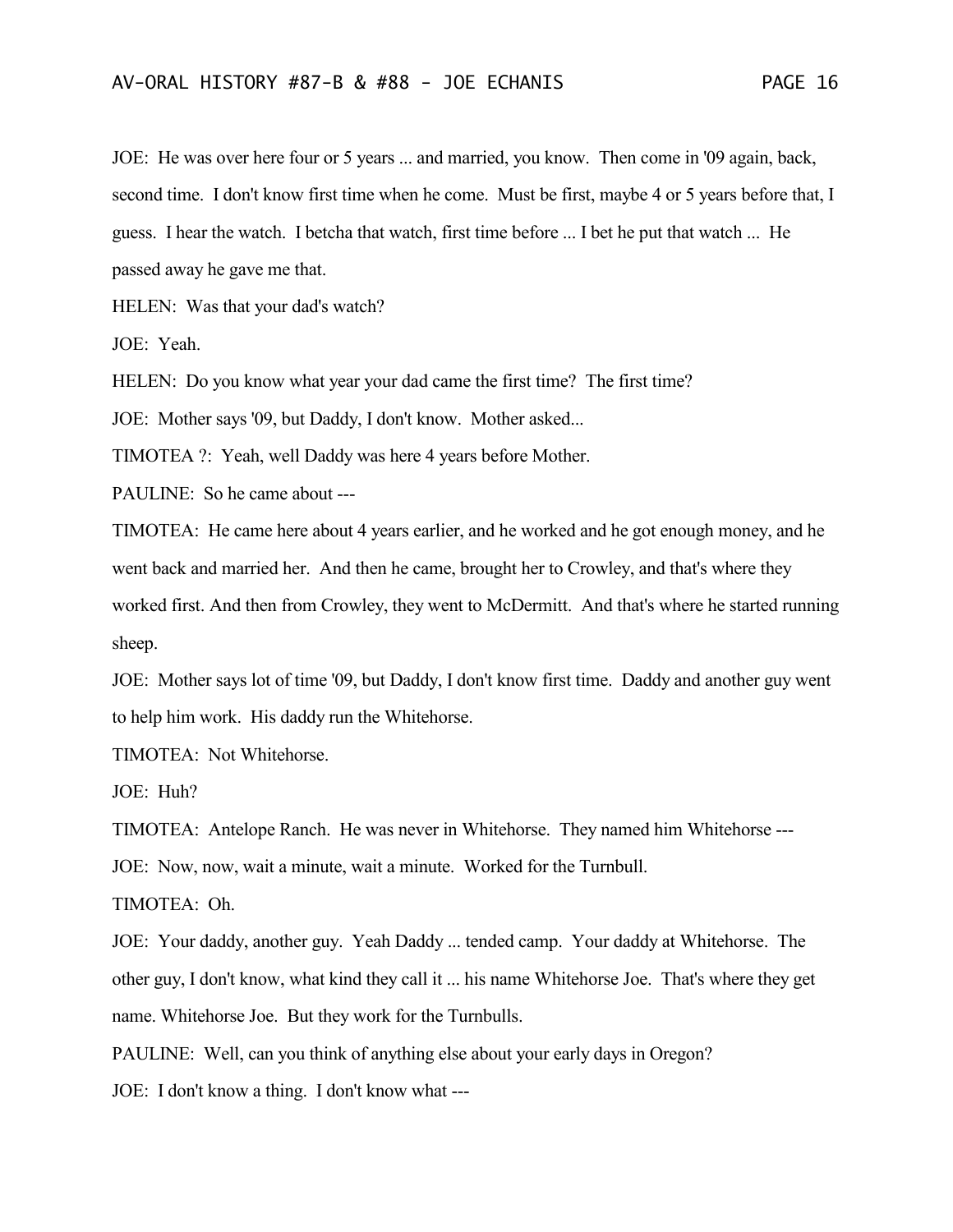TIMOTEA: He always says he can write a book on that, everything he did.

PAULINE: Yeah. Well you ought to do it.

JOE: What I did. What I did, she don't know what I did in the sheep camps. ... I was reading a long time. I'm going to tell you a story. They can't believe it. I can't believe it myself. Here's a mark.

PAULINE: Yeah, I see.

JOE: I get the horse in the morning, and come into camp. I stop ... and the coyote come ... The coyote, he was sick coyotes, he got just a little bunch of hair on the back, that's all. He had no more at all. Boy, I see the sheep just left when they heard it. Boy, I see that coyote, and I just climb in my saddle, and I try to get on a run. And he was a little hill there, so before I get to top I just ride ... on the horse. But the other side, it was big steep hill, go down. So coyote and I just started going, and I just follow.

I don't know horse catch the hind shoes, or the front shoes or something, but poor horse go like that. Horse mark their head and broke the saddle horn and everything, and I hit the rock or something. He throw me out. So we was rolling down. And I was sitting there, and I see the horse and by god I was all the --- The herder come, was big guy. Basco says, "You still alive?" He seen me, rolling all over my face and --- So finally we go to camp. They cleaned me ... around an hour to camp, and 25 miles was that ... the ranch ... But right to the south of that quite a while, quite a ways ... over 25 mile anyhow to Crane. And I ride that horse all the way to Crane.

And vet doctor, for the Crane there, Crane that was horse doctor, and he give several stitches on my --- no medicine, nothing.

PAULINE: Just sewed you up.

JOE: And next morning I get up, well take the horse and go back to camp. I never go back to see the doctor no more.

Week or so after that, I move that camp. Little canyon there called Lambing Canyon. I going up that canyon, and by god I see come coyotes. Boy, I leave that pack train and I start up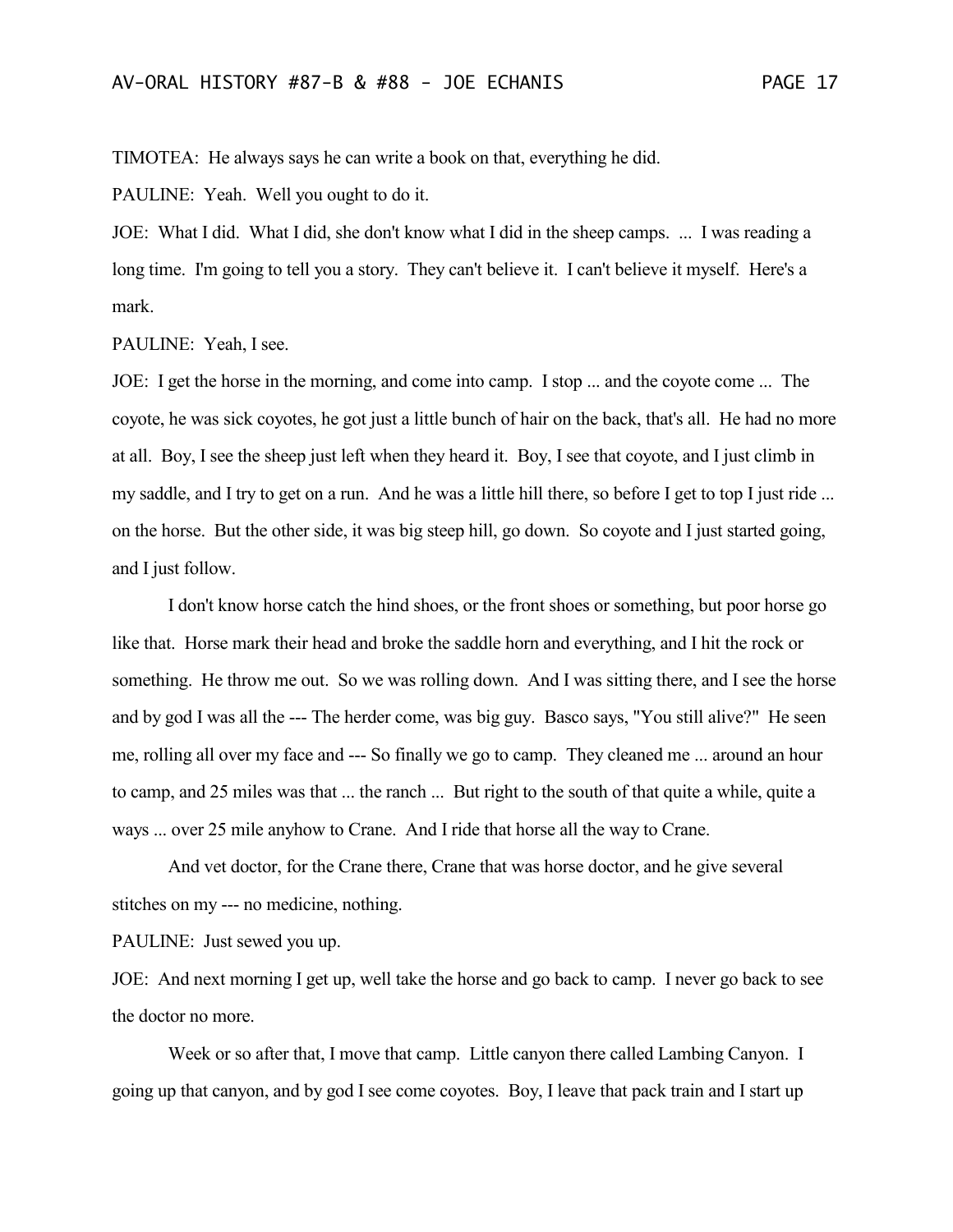again, but he was give up. He was all in. I got the six-shooter, the herders are gone, and ... The horse was kind of a green, and I didn't want to shoot over top the horse. Horse maybe little scared. But little ways was a clean place on top the hill. So I says, I'm gong to try it right there, and I jumped down and I'm going to kill it. And we get on the top, and two little junipers were right in the trunk, so he took one side juniper, I jumped the horse, I was taking the other one, that's the end of it. I never seen it. And no rope, nothing, no hole, nothing ... that junipers. It not behind there. He can't walk, he can't go, he was give up. Never find him.

Then after sold the sheep, lot of deers in Steens Mountain then. All over Kiger Gorge, just like a band of sheep. And I took it every year, 4 years I think, 14, 15 guys over here hunting and all that. So, we put the camp right the top the rim rock, just right straight up the head of the McCoy. Trail there that went a little bit high ... around the canyon. Put it right atop the rim rock, camp, put the camp. First morning season opens, we go down the canyon, before 10 o'clock we get limit. But them guys town, they start drinking, and making one trip, one time come to camp. Me and my brother were packing, we got to pack all that deers, all them deers for them. Then somehow they go down the canyon and go the other side, the trail way high, you know.

One time, this Frank, my nephew and another guy that married to my niece from California, they killed big buck up there. So, we give them a gentle horse, go up there and get that deer. They go over there, and kinda slide rocks there, you know. But that guy he don't know how to handle a horse, so they loaded the deer, and they started across with it, and then ... slide the rocks, you know. Old poor horse fall down, started rolling down, and by god he goes over a quarter a mile. Then he said ... But they go down there, and boy skinned himself, they cut the knife ... cut the rope, and bring the horse to camp. And the poor horse, by god, his jaw all swole up, and the next day he die. PAULINE: I can imagine!

HELEN: The poor horse had had it.

PAULINE: I'm surprised he waited till the next day. The weather

--- the weather up there on the Steens in the summertime can be kinda bad. You can get a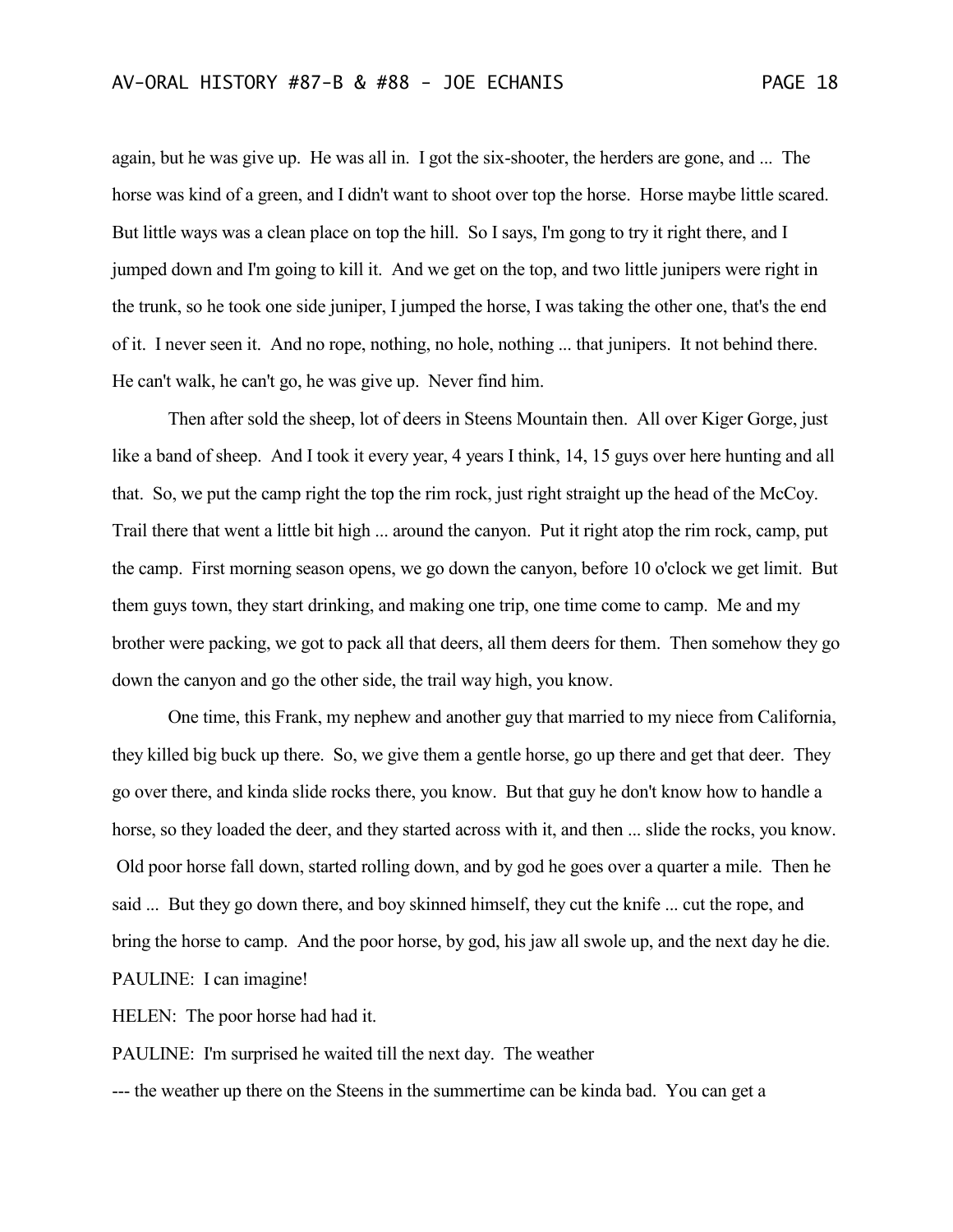thunderstorm come up just out of nowhere, can't you?

JOE: Yeah. The last time we was there, pretty lot of years ago now, had a lot of thunderstorms coming. Me and another --- two guys, three guys, and one of them coming to Eugene. Boy, that night it started thundering, and boy; I thought he would ... boy! And then just --- he was hailing, the hail hit the rock, roaring down to the canyon, you know.

And I think the last time we was taking a bunch over here, at Poison Hat. Working all the deers and ... was the --- and we put right out of the rim rock in the shade, but packing down the canyon ... put tight. And by god, one young cop coming. We all deers ... Arrested all! He gave me the fine, everybody.

PAULINE: How many deer did you have?

JOE: I know we got 12, 14.

PAULINE: 12 or 14.

JOE: 14 deer there. Only 2 guys left.

PAULINE: Yeah.

JOE: Just before the cop --- coming cop, but we figured on putting the tag --- trying to put in the pickup, you know.

PAULINE: Yeah.

JOE: So, we got the lawyer here. So he goes to Burns before we did, and we got to see the judge. Every one of them had to go see the judge, before the fine, all they fine, all. This lawyer go on, judge asked, "You already got the ... for tag?" This lawyer says, "Yeah." Got nothing done. But we got the ticket ---

PAULINE: But you didn't have it tied on the deer, so the fellow gave you the ticket anyway. JOE: Then he called Frenchglen; we stopped there and tell them to call the best lawyer first.

PAULINE: Uh huh.

JOE: So brother was there, the brother called. Well, tell them, we'll see the judge. Tell them he already got tag, hold the tag. So, we come on out pretty good.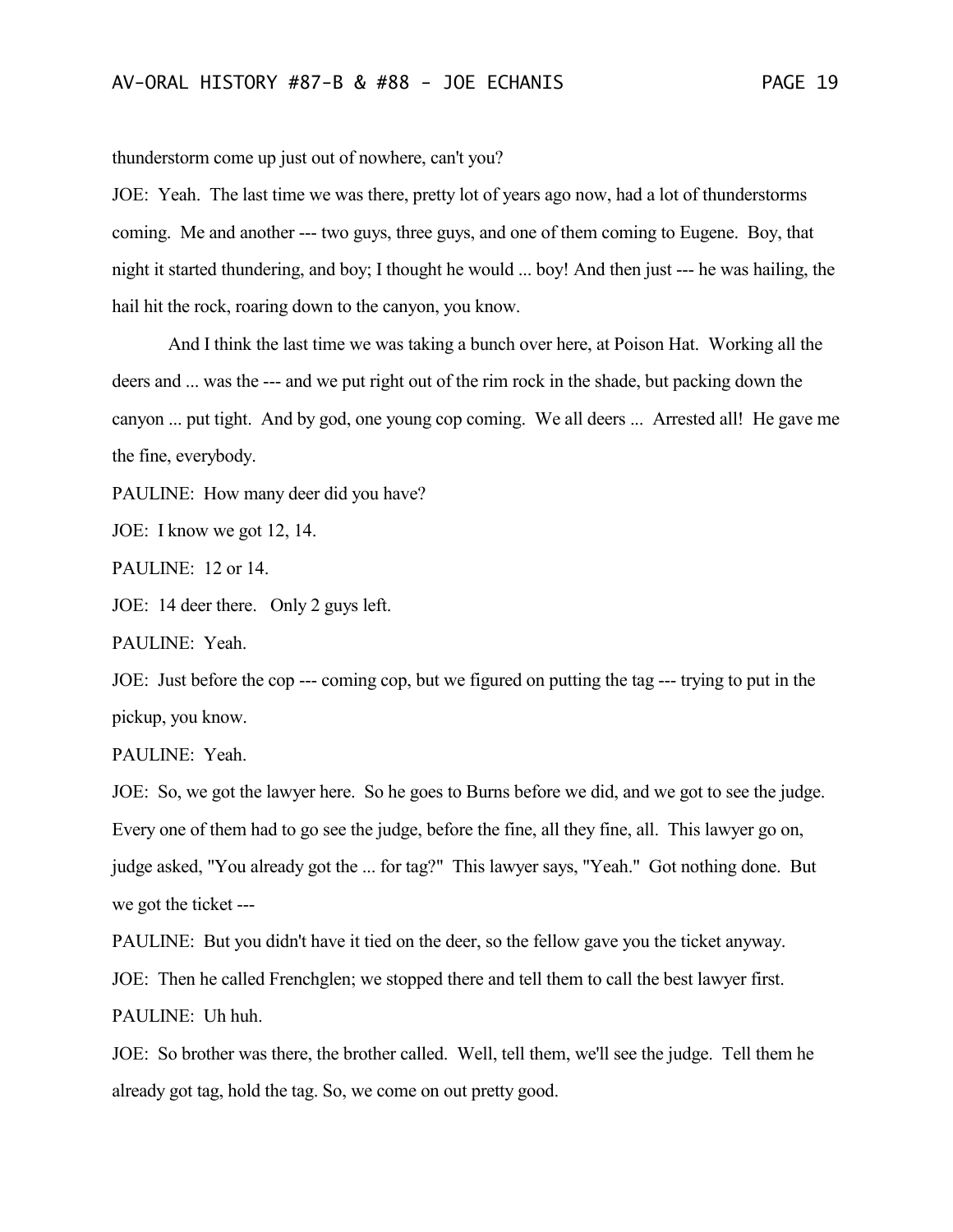PAULINE: I understand you're going to go to Spain here in --- sometime in a few weeks. JOE: Yeah.

PAULINE: Yeah.

JOE: Yeah, about 14 I think, we start to Boise.

PAULINE: Have you been back before or is this the first time that you've been ---

JOE: Yeah, I was twice.

PAULINE: Uh huh.

JOE: I was alone first, 46 years. And I be there, I was 46 years first time I go there.

PAULINE: Uh huh.

JOE: Then, I go there one year and stayed three months. And then I take the wife and sister and another widow in California, and we go together. That's I think, 14 years ago, 14 years now, last time I was there. Oh, I got a bunch of nephews and niece, or whatever, I see. I got ... brother and sister, but they pass away.

PAULINE: If you had it to do all over again, would you come ---

JOE: Huh?

PAULINE: If you had it to do all over again, would you still come to America?

JOE: Yeah. My younger daughter never been over there yet.

PAULINE: Uh huh.

JOE: So that's why we go. I tell them, I took it after through the school.

PAULINE: You still have a girl in school?

JOE: Yeah, still in school.

PAULINE: Uh huh.

JOE: In Ashland.

PAULINE: Oh, uh huh. Uh huh.

JOE: Yeah, we got to go over there, graduate the first of the month.

PAULINE: Uh huh. Well, who are some of the other people that I should talk to while I'm here,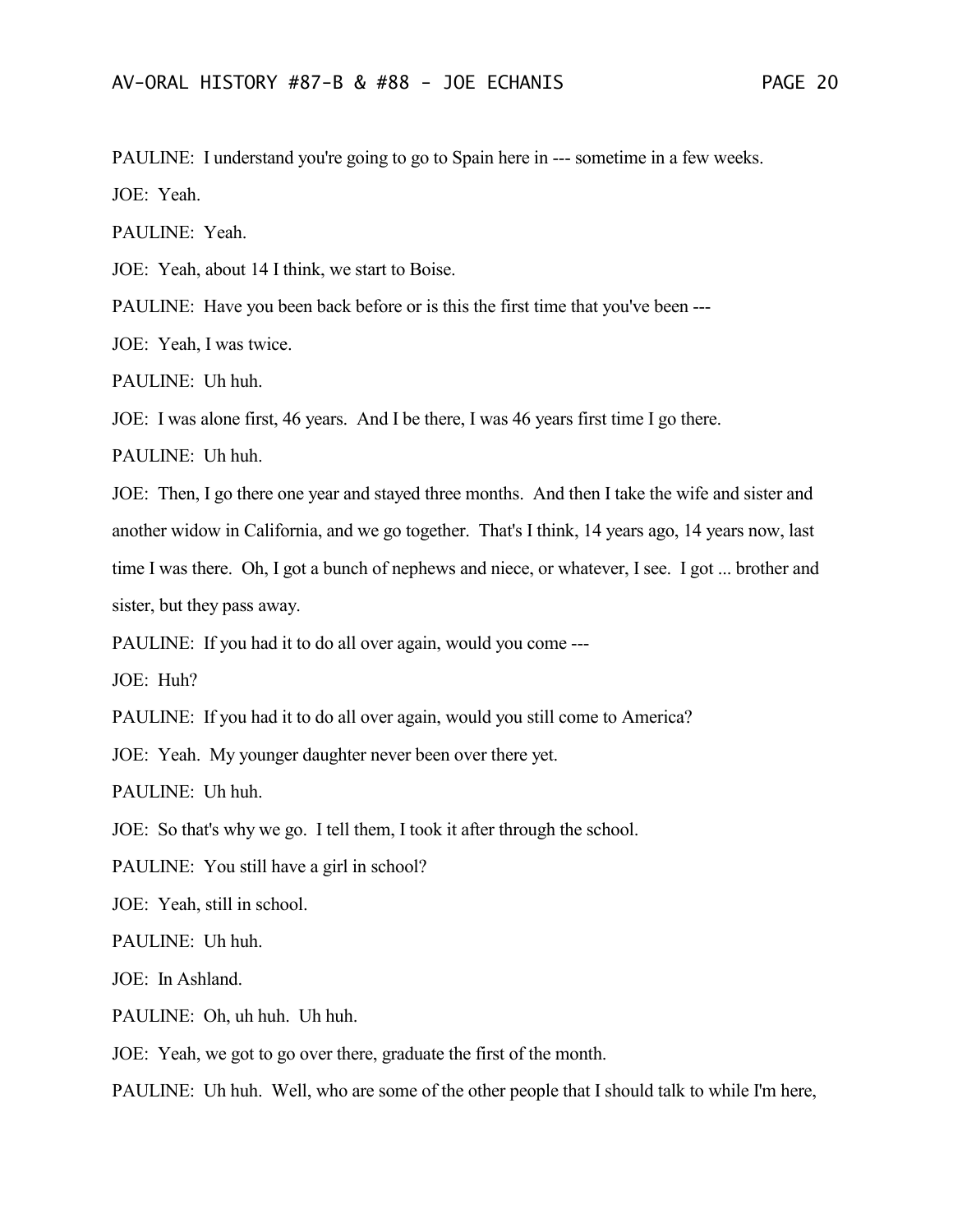that were sheep men, or who lived over, run sheep ---

JOE: Well, my brother over here, but he don't feel like it.

PAULINE: Yeah. What is your brother's name?

JOE: Huh?

PAULINE: What is your brother's name?

JOE: We call him Jack.

PAULINE: Jack.

JOE: Enasio (sp.?) for Jack. And another one Ben, but both of them sick, and I don't think they feel like ---

PAULINE: No, if they're not felling well, why ---

JOE: No --- then the oldest one, he kind of blind too. He's past 88.

PAULINE: Yeah. What's his name?

JOE: That's a ---

PAULINE: That's Ben.

JOE: Jack.

PAULINE: Or Jack.

JOE: Yeah.

PAULINE: Well, didn't you say you had three brothers that came over before you did, or just the two?

JOE: Well, the other one come over here, and finally go to Mexico.

PAULINE: Oh.

JOE: He got family over there. He passed away the ... the second one. Then the other one over

here, a year and a half older than I am. And the other one 88, past.

HELEN: That other man that we were speaking of, he is in Spain right now?

PAULINE: Oh, uh huh.

HELEN: Timotea said he'd be back in August. Timotea, what was his name again?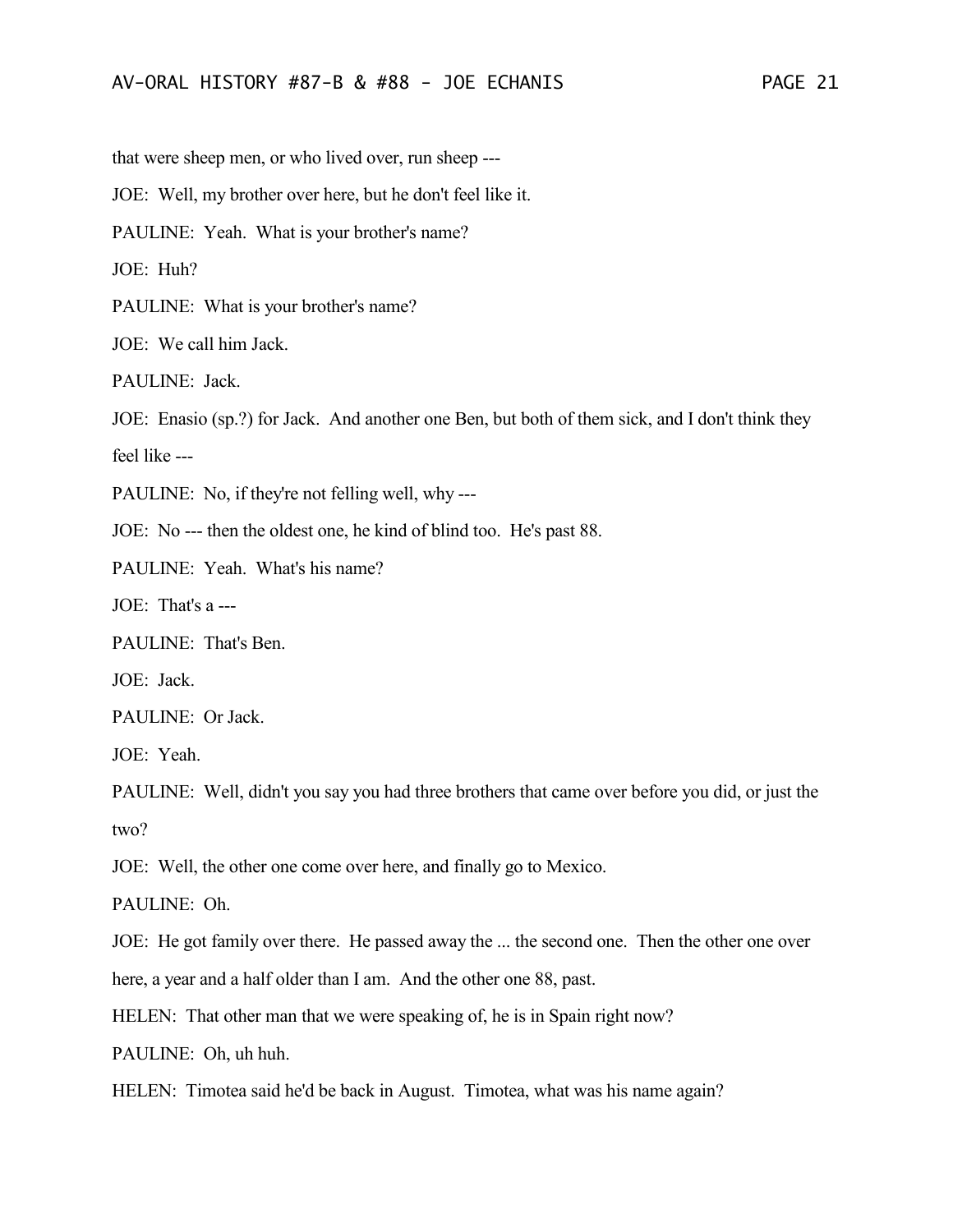TIMOTEA: Who is that?

HELEN: Oh, that one we were talking about.

TIMOTEA: Oh, Juan Egurrola.

JOE: Oh.

HELEN: Yes.

TIMOTEA: Yes, Juan. He worked with Joe.

JOE: Well, Juan, he come 5 years later than I. Then started working with us. He was, I don't know how many years working with us. Then he buy sheep himself, with brother. He sheep man for quite a while. But he roamed in Malheur County, sheep, he never go to the mountains, Harney County.

PAULINE: Well, when did you say you sold out your ranch? And did you say that was about 1943?

JOE: Yeah, sold the sheep.

PAULINE: Yeah, sold your sheep.

JOE: Yeah. Then later on sold the land off the Steens Mountain. I don't know, I think --- what the year was? Do you remember?

TIMOTEA: No, I don't.

JOE: Must be around '55, something like that.

TIMOTEA: Yeah.

JOE: No, I never was figuring to sell that ranch. And finally this guy ---

PAULINE: He just gave you an offer you couldn't resist. Well, did --- how did you get your lambs to market? Like say back in 1920, '21, oh --- 1918? When it come time to sell lambs, how did you

--- where did you sell them, and how did you get them there?

JOE: Well, he could ... sold \$6,000.

PAULINE: Yeah.

JOE: ... time the Alvord. That was --- first I bought the six sections, one guy. That's the pay,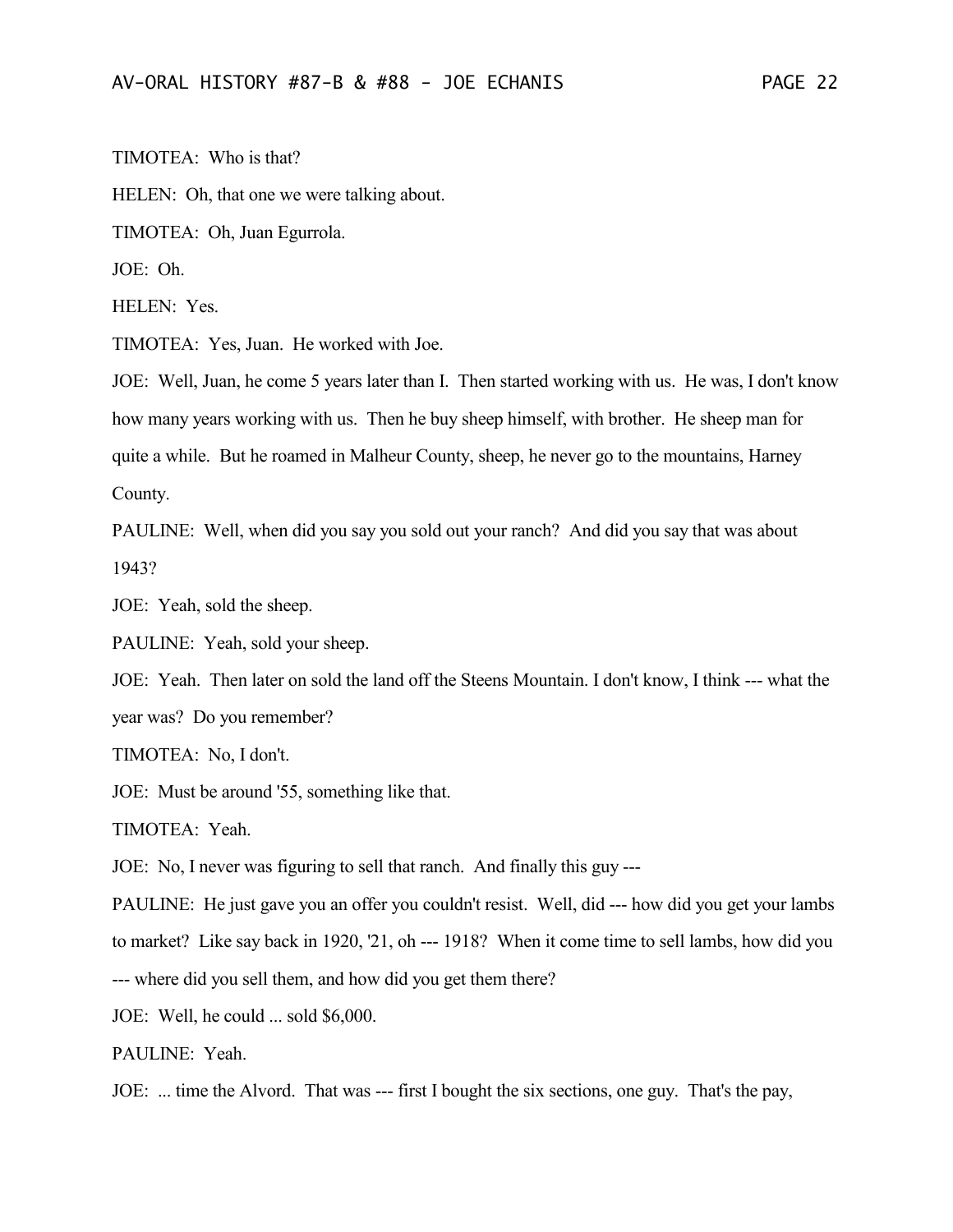highest one, \$14,000. Then that's the McCoy section, that's another highest one, \$2,250. And Louie Seaweard that's \$2,000. But rest of it I bought around a \$1,000, quite a few. Then we got \$50,000 for the Steens Mountain, now they got a million there.

PAULINE: Yeah.

JOE: Yeah. But that time, even then, nobody got the money, so that's the trouble.

TIMOTEA: Ask him again about that ---

PAULINE: I will.

TIMOTEA: Because sometimes he doesn't hear ---

PAULINE: Yeah.

JOE: What?

TIMOTEA: She asked you a question.

PAULINE: Yeah, I was wondering about the sheep. In --- when you got ready to sell your lambs,

how did you go about selling them? Did you drive them someplace to market?

JOE: Well, the buyers come around.

PAULINE: Uh huh.

JOE: Or you come in town, or if buyer no come around, we got to ship it clear down to Denver or

Omaha. Take it down south to sell the market.

PAULINE: Yeah.

JOE: Sometimes the buyers come around, and we make a deal right here. Deliver in Crane, or deliver in Burns, or deliver outside it. But not coming any buyers around, we got to take it clear out to Omaha or Denver. Then later on the market was Ogden too, you know. But at that time it was ... markets at all, at all.

PAULINE: Well, did you ship them then on the train, or ---

JOE: Yeah.

PAULINE: Yeah.

JOE: We bring to Crane from Denio side. We feed them a little hay, and load it all day; all train,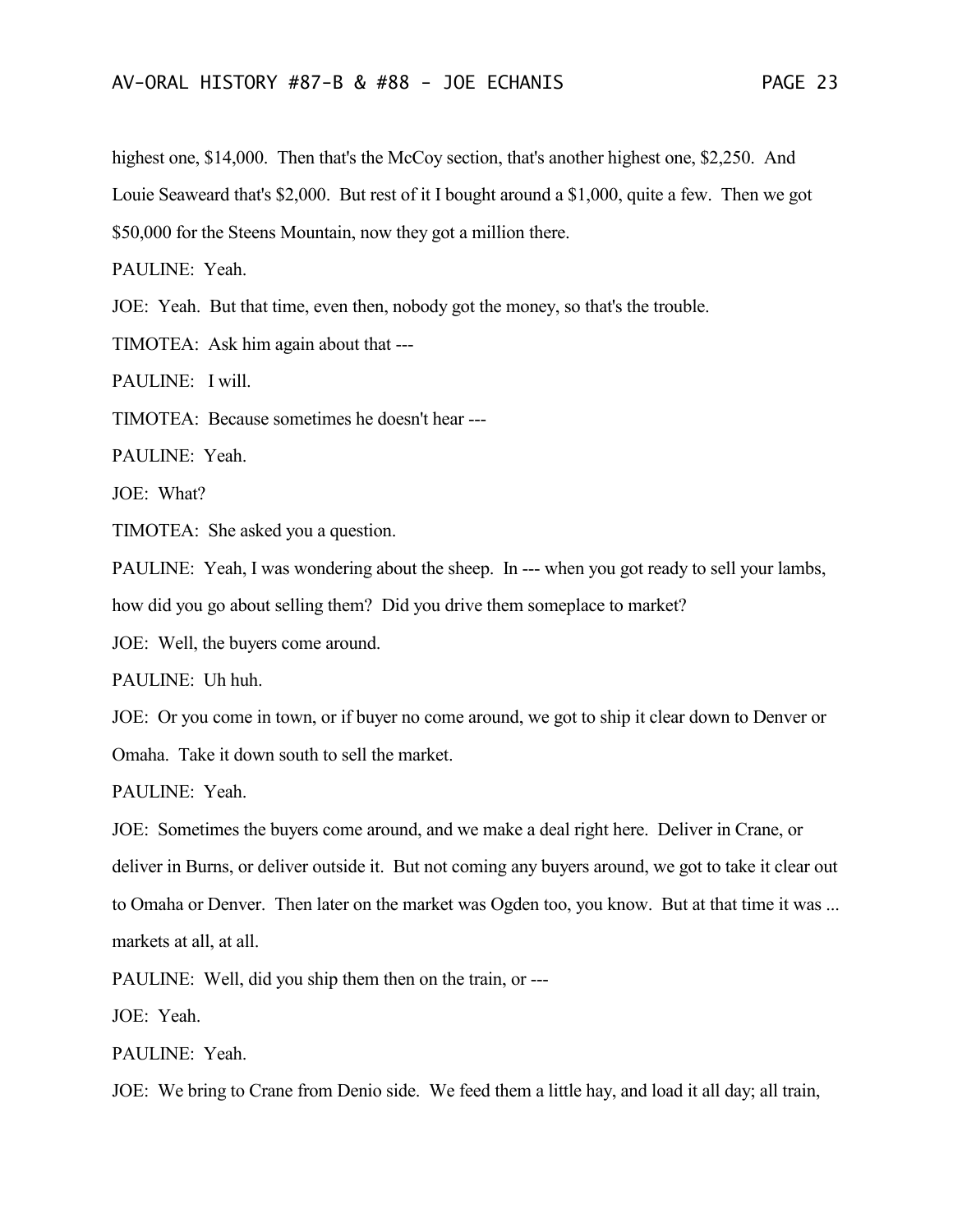all day. Take it ... coming down ... while they load it. Well, feed it again. Then load it, stay about a day there, then load it, next day is Ogden. Next they keeping ... Next then Laramie, same thing. Next day the Denver, you took it Denver to market over there. Or you took it to Omaha, the next day we make it over there and sell Omaha. Sometimes I took it to Omaha, sometimes Denver ... You take it to Denver or take it to Omaha or --- PAULINE: Well, then did you go along with the sheep then?

JOE: Yeah, like old cowboys. Just ... like that.

PAULINE: Well, this is interesting. Because, you know, they talk about cattle drives, and taking the cattle to market, driving them to market, and it would be a little bit difficult to drive sheep that far to market, wouldn't it?

JOE: ... to Crane or Burns.

PAULINE: Uh huh.

JOE: I got the burro. Four, five big wethers, break it to follow the burro. I put on the bell, with the wethers, and the burro, the leader. Then I bet we got two mile long train ... then wethers follow the burro, you know, the lamb just follow the wethers. We make it three full days clean up, hundred miles, clean up the Steens Mountain, Crane or Denio side.

PAULINE: In three or four days you could travel a hundred miles.

JOE: Yeah. We were making it a lot of time twenty mile a day.

PAULINE: Uh huh.

JOE: One time, I think one day, past year for the Fred Smyth, Diamond, we left there too hot weather, and we left over there about oh, 4:30 or 5 o'clock. It was moonlight all night. We thought by golly, we'll make it to Crane, 38 miles. We're traveling all night, the highway. And just about daylight we make it to Princeton, and the burro ... We thought by golly, we stop a little bit and make the breakfast. Then about Princeton, and Crane about 12 miles, so early in the morning we thought we make it easy. Poor lambs, all night we drive them, tired, and lay down. After we eat breakfast we start in, they can't move. So we got to stay till noon right there.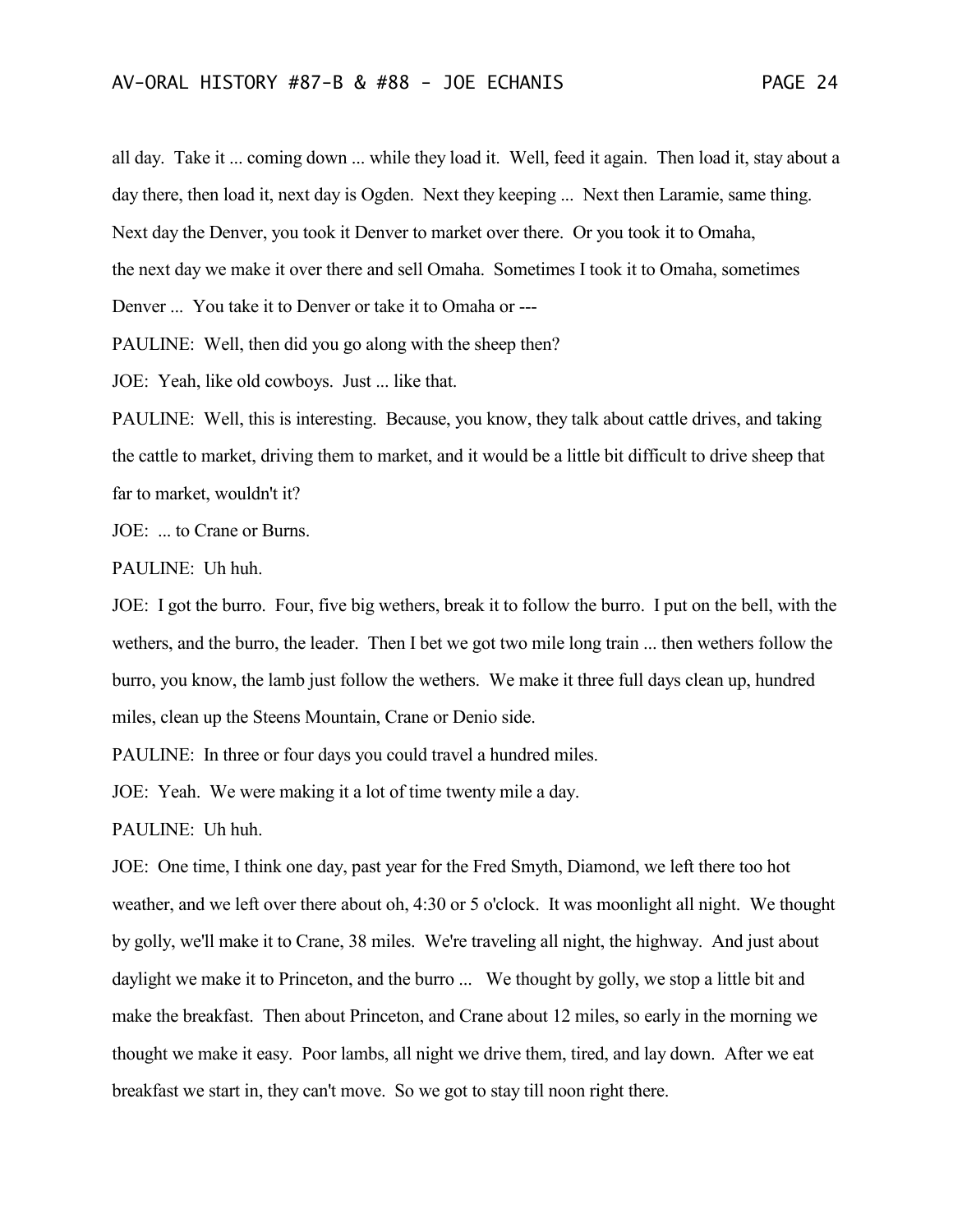PAULINE: Let the lambs rest.

JOE: Got to have rest, themselves. Yeah. I never think, by golly they get tired, they don't want to move at all.

PAULINE: Well, that's been an interesting life.

JOE: Oh, yeah. And I got one guy herding sheep for trailing camp; I don't know for sure, 17, 18 years. Never take a lay-off or nothing. They stay right in the sheep camp.

PAULINE: That's a long time. He must have really liked the life; he must have really enjoyed it.

JOE: Yeah. He don't care to come to town. He stay right there. Finally, I sold the sheep and he go with them, the sheep.

PAULINE: He went with the sheep.

JOE: Yeah. I sold a guy over here in Homedale ... So he go with the sheep. I don't know how many years was there. Finally, the poor son-of-a-gun get sick. They come over here in Ontario and pass away. Yeah ... yet.

PAULINE: Was he a Basque too? Or was he --- was he Basco too?

JOE: Yeah.

PAULINE: Uh huh.

JOE: I don't know, maybe he was around 50 or so, like that when he pass away. Time we get to the desert over here, that's the worst part of it. No water. Ain't got melted water for camp and they got, always feed grain all the time, the horses, pack grain. We got melted water for the horses too.

PAULINE: Melted snow water.

JOE: Snow water. Sometimes by god, snow on the desert, hell there's no, maybe not inches snow. He can hardly get the snow; take it to make it the sagebrush bloom. Some lake and stuff, just bloom, that ... melted that water for the horses.

PAULINE: Now that's interesting, I never heard anyone tell about that before.

JOE: Oh yeah, lot of times. We got big top, you know, and put the --- before top the rocks, built a fire under, and fill up that top with snow. Oh, that sheep is country, all that ... no water at all then.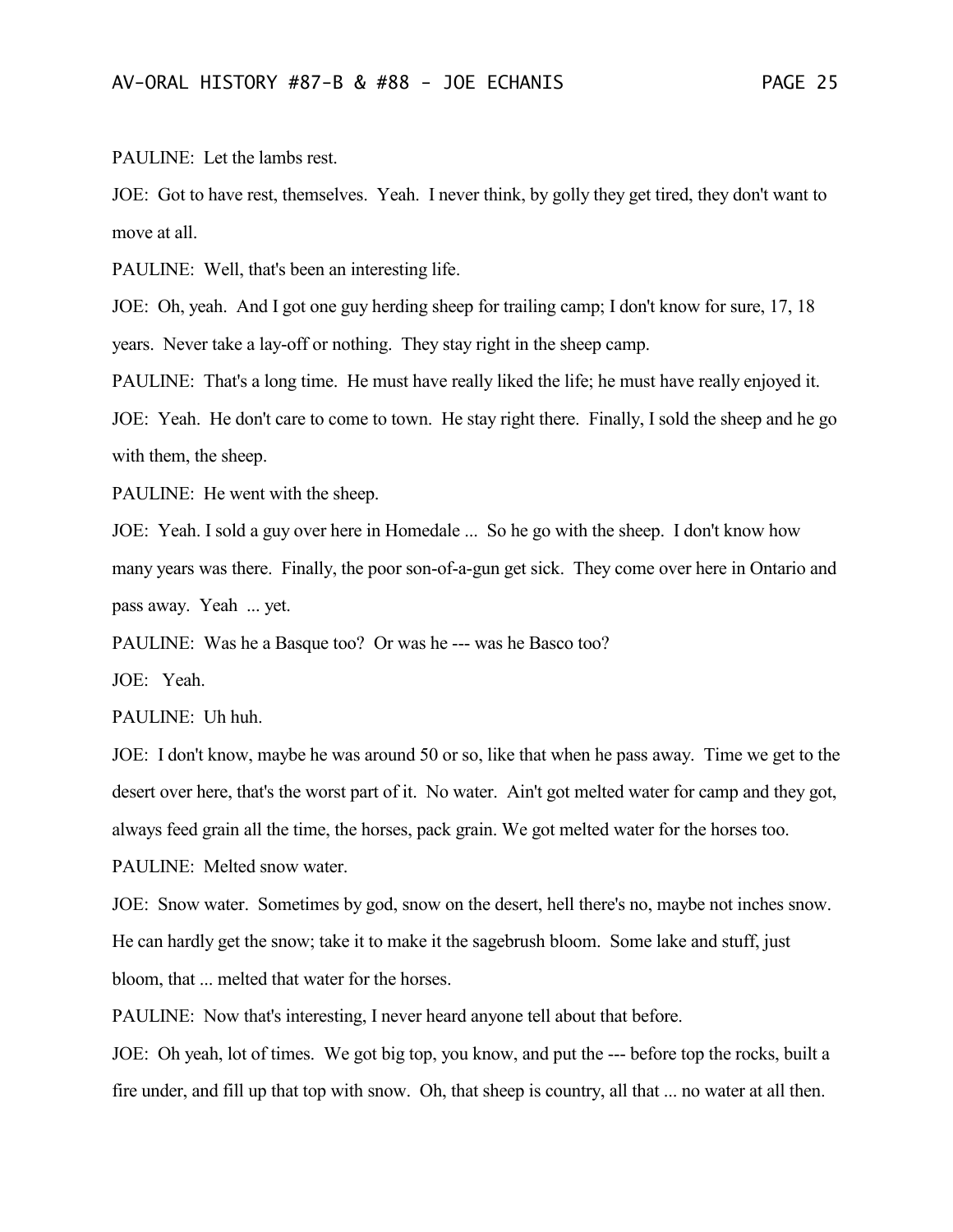Can't go as long with no ... 'course the sheep got to have water, and the horses has got ---

PAULINE: So you would move them in early spring while there was still snow on the ground, just so that you could have water.

JOE: Well, we were moving camps all the time in the desert, not the Steens though. Steens Mountain ... 'cause ... maybe week at time, we moving camp all the time. Yeah, that's quite a life. But after used to it, never think about it.

PAULINE: Yeah.

JOE: Never think about it. Then now, I come the boys home with us, two men with one camp. One band of sheep. Yeah, I was tending camp with three bands all the time. Now, now them boys are saying, "Boy hard work." Not now, nothing to it.

PAULINE: Yeah. Well, a band of sheep was what, 7,000 or 8,000 in a band?

JOE: No, around 2,000.

PAULINE: Around 2,000 in a band.

JOE: Maybe a 1,000 ewes, and maybe you got more lambing. Maybe 2,200, 2,300.

PAULINE: Yeah.

JOE: But now I think ... is a little higher, then the sheep men now they put a little bigger too,

maybe 2,500 or 2,700, along in there. 'Cause now they can make it lot more lambing than used to

be. See the trouble with lambing you can make it to a 150%.

PAULINE: Uh huh.

JOE: They leave a 1,000 ewes, well you got 2,500 in the band, you know. We always lamb in the hills in April.

PAULINE: Well, I really appreciate your taking time to talk to me. It's really been interesting.

Would you tell me the story about your first Model-T Ford again?

TIMOTEA: She missed it.

PAULINE: I missed it, and I didn't get it on the tape. Now you'd gone into, went into Crane ---

...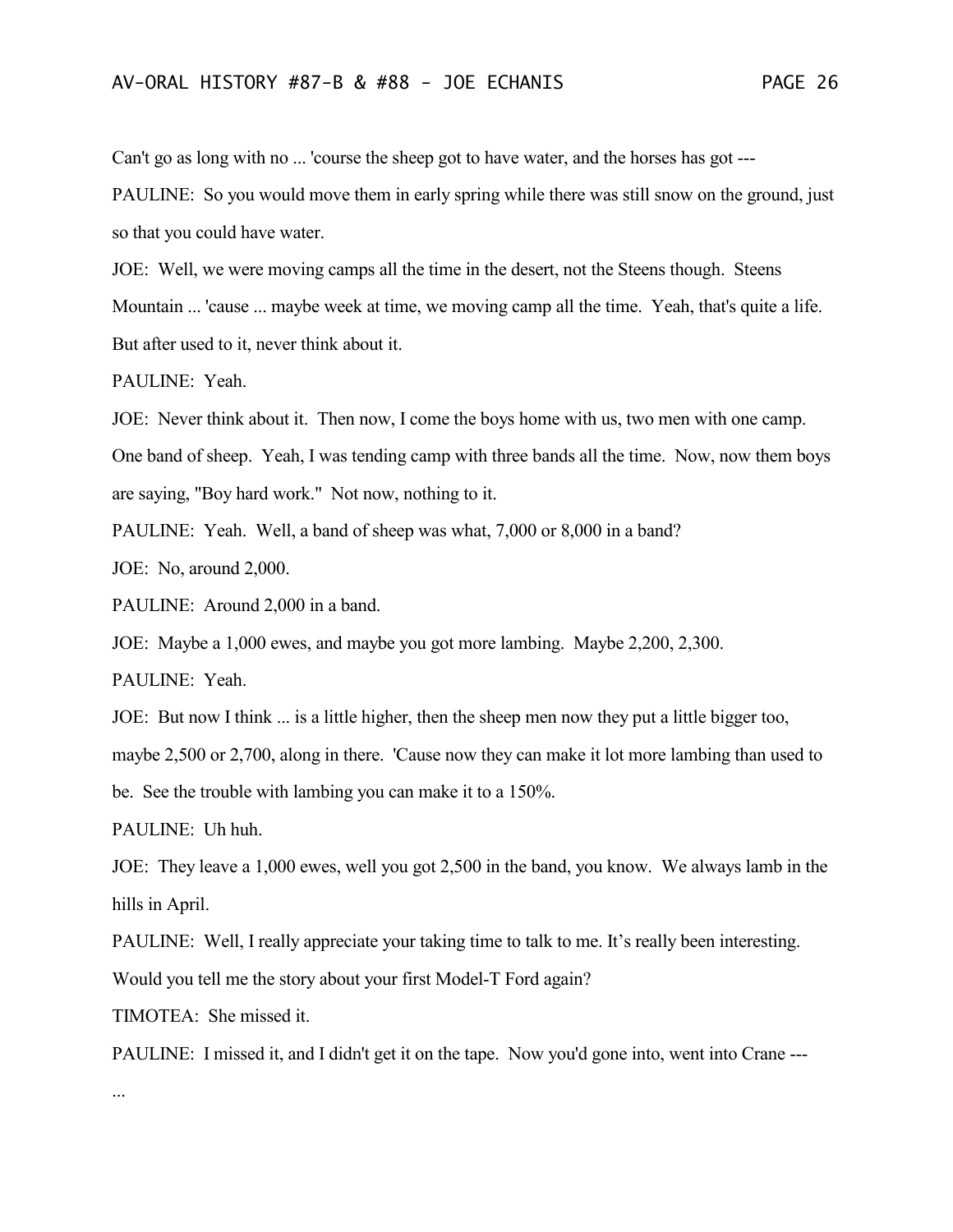JOE: ... why don't you buy this Model-T Ford? I said, "Heck, I don't know how they drive. I never touch a car or a wheel." He said, "I'll ... right now." And we started, he put me the wheel, and showed me how. We make a few rounds of the street. I decided, boy, 'cause I got to go 80 miles south the next day to buy the hay.

PAULINE: So you had to get a license first though?

JOE: No, no. And then I buy the car. Well, I said, before I buy the car, I says --- no I think I buy the car first. Then where I get license? Well, let's go over to the store. He said the guy the store in there, Crane, we go out there, and he give us another license. And that's the license I keep right there yet.

PAULINE: Uh huh. Same license. Yeah.

JOE: ... Then that night, 88 miles from Crane into Folly Farm. So I drive there. Next morning, I truck it, and I got into right by Owyhee, gas station there. But I never think about gas. Then I go to ranch, got my wallet, well it's 15 miles north side ... buy 700 ton of hay. And I stayed overnight, I think two nights. Then take off again. Pass the gas station again. Never fill up. Before the Folly Farm, about 4 mile, we out of gas. So I walked 4 miles to Folly Farm. And they seen me walking, the boys, and what happened, what happened? I says, "Car make a pop, pop and stop." And the guys laugh! So the boys, we take a gas and go over there and fill up. When the Model-T Ford home, I mean the Folly Farm, that's where the --- Then I keep over there all the time ... you know. I think I keep it about 2 years is all. Then boys, we lambing, you know, somebody took it to sell a bunch of sheep and everybody start lambing so --- somebody had to run I think, and they lost the oil block, that run part of the motor. And I trade one there ... That's how the story was. PAULINE: Well, that's a good story though. When did you have your first car ride? I mean, not that belonged to you, but what was the first time you ever rode in a car at all, do you remember? JOE: That's the first.

PAULINE: That was the first time?

JOE: That's the first, that I touch the wheel.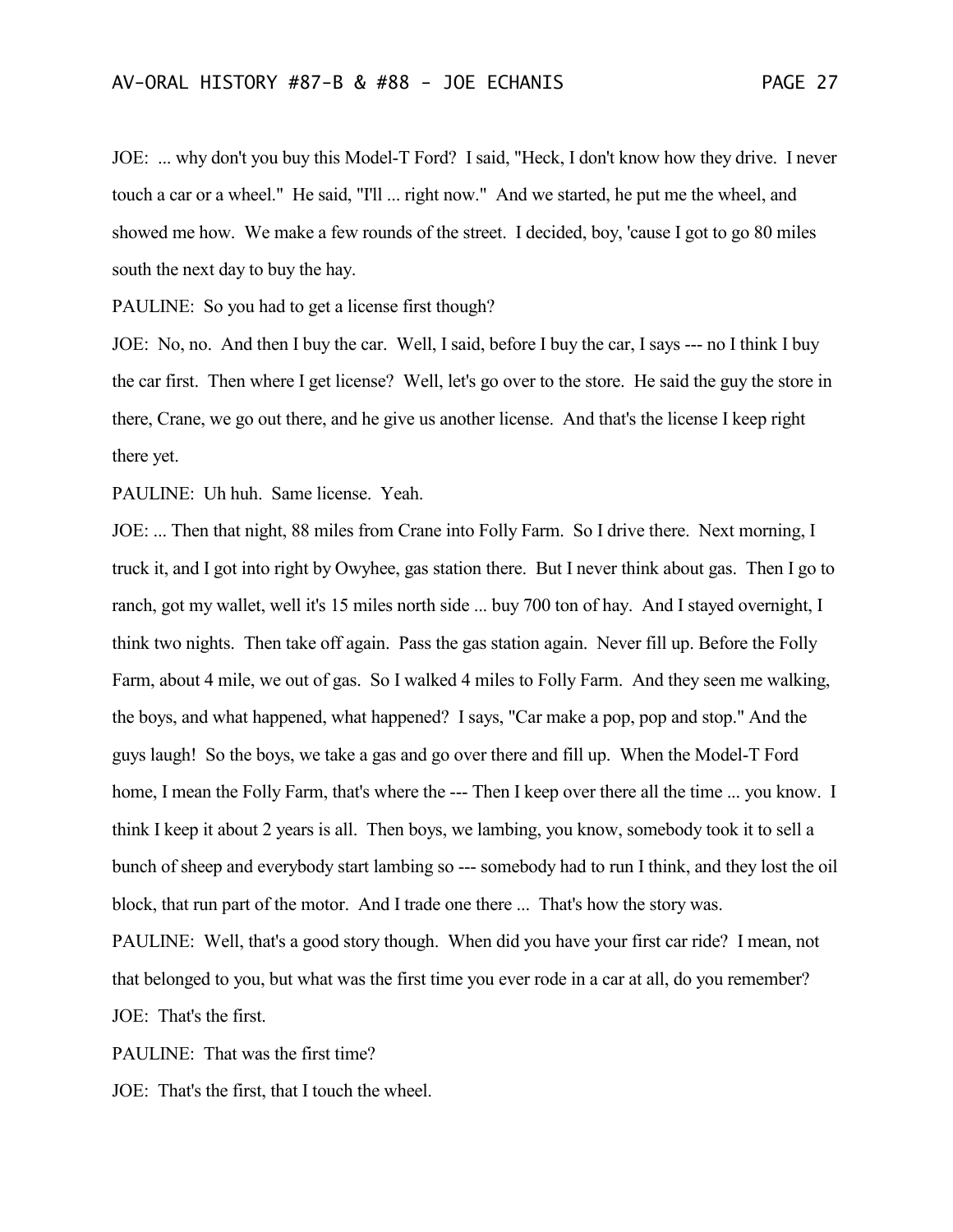PAULINE: Yeah.

JOE: Yeah. I ride in a car, but I never ---

PAULINE: Had never driven before.

JOE: --- never driven myself. Then I sold that. That was a lot of sheep, so I bought ... truck, ton truck.

PAULINE: Well, tell about having beans for breakfast, that story you told me, I had the tape recorder off when you told that.

JOE: Well, I eat two orders beans, every morning. Beans at breakfast. I like, maybe you know, Frank ... Well, he was herding in Nevada. So, he was at Burns, so I took a herd --- but we always eat bacon and eggs, and ham and eggs, but he don't want it. He starting eating breakfast with the beans. So okay, he eat beans, heck I start too, by god we eat all winter.

HELEN: Beans for breakfast.

JOE: And he do at night, frying pan there quite a bit, and he'd put a little onion or bacon first, fry the bacon and put a little onion and he keep it a little while frying, like the frying pan. Next morning he warm it up.

And another year me and ... we started. By god, we were the only ones. That's two winters. ... that time, that's all, beans.

HELEN: Didn't Frank go back to Spain?

JOE: Yeah. I don't know how many years.

HELEN: It's been quite a few now since I have --- like I say, I haven't seen him for so long.

JOE: No, I don't know how many years.

HELEN: It's been several years. He stayed there at The Star.

JOE: Huh?

HELEN: I say he stayed at The Star Hotel.

JOE: Yeah.

HELEN: How long did he work with you?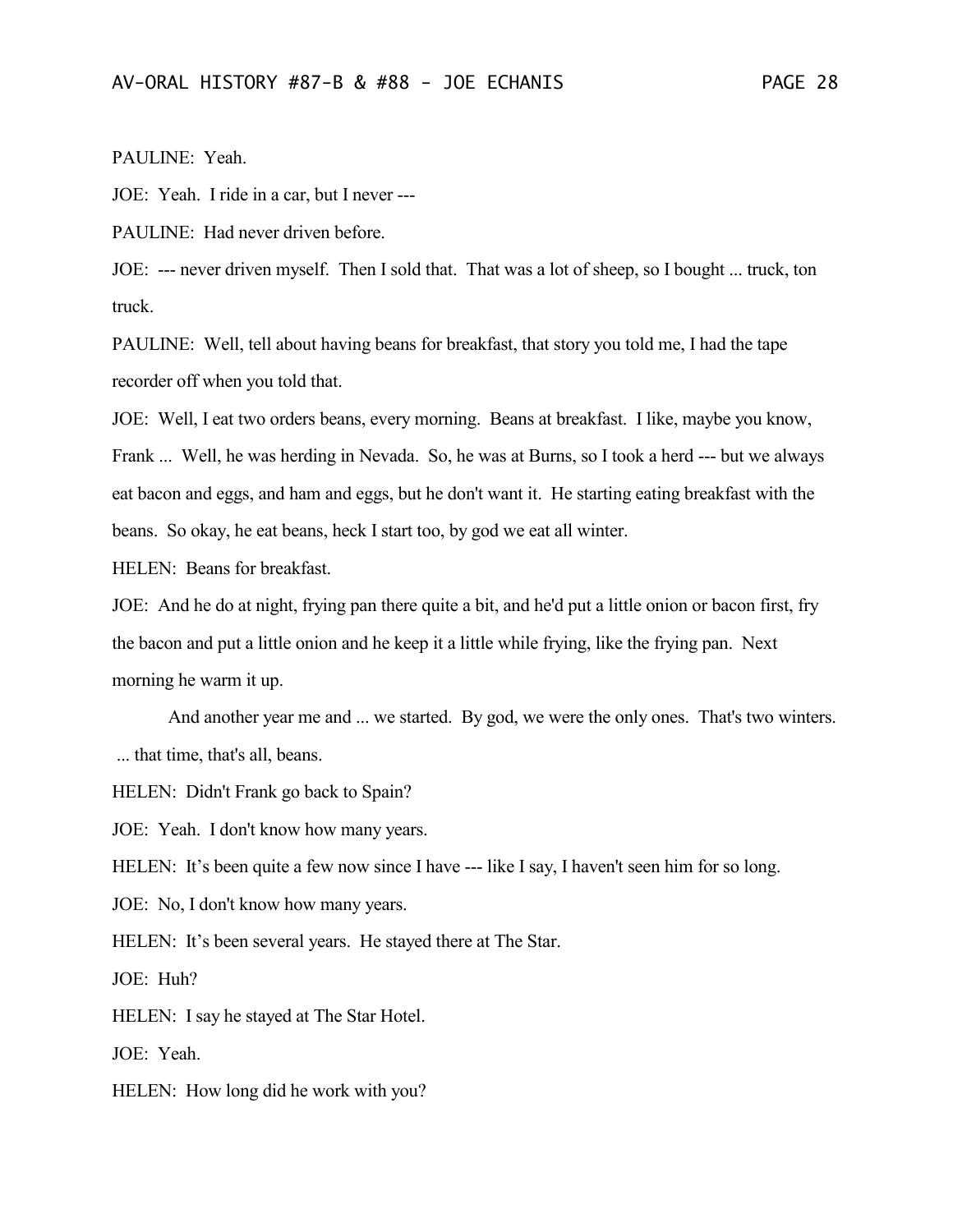### JOE: Huh?

HELEN: How long did he work with you?

JOE: I don't know, 3 or 4 years, I think. We got ... my god, I don't know, 17, 18. He never come to town eating. He would come

---

### SIDE B

... (Buzz on tape very, very loud, very difficult to understand.)

PAULINE: Venator?

JOE: Well, that's the ... we call Basco Ranch, you know. Maybe Basco Ranch. And my oldest brother there and dad and four guys at our ranch, then we lost our ranch. Hard time there, hard time, you know, '24.

Then ... put the Mexican, making moonshine. The house was like that, and I ... back the house, there was a little basin outside basin, you know. And that's where they making moonshine. And then ... we go after groceries to Crane. So, we go right by. We know this Mexican were there, and he wanted we stay for an hour there. He got the fire, already the moonshine going, you know, the still. So, he got over to the Venator Ranch, he got a girlfriend, and he wanted to go see that girl. He wanted we to stay there to keep up the fire going, the still. So we ... tents right by the road. Where you going? See the girlfriend. And we wait, and wait, and wait, and by god coming the Harney County Sheriff, and the state cop. And I know the Harney County Sheriff for years, you know, that Goodman, that little guy. ... he killed ... Folly Farm, one guy. So, that's my cabin, we was over there the basement ... Oh, them guys start talking to me and the other guy, by god he go over there ... camp. Some big guy just ... And that cop, and by god, sheriff break everything and we was in, take one-gallon moonshine. ... So we notice the Harney County Sheriff ... who making moonshine, you know ... So he asked who the boss there. So, state cop, by god, he wanted to take ... But sheriff said, "Hey, I know the guys a long time." We show ... we tell them we go after the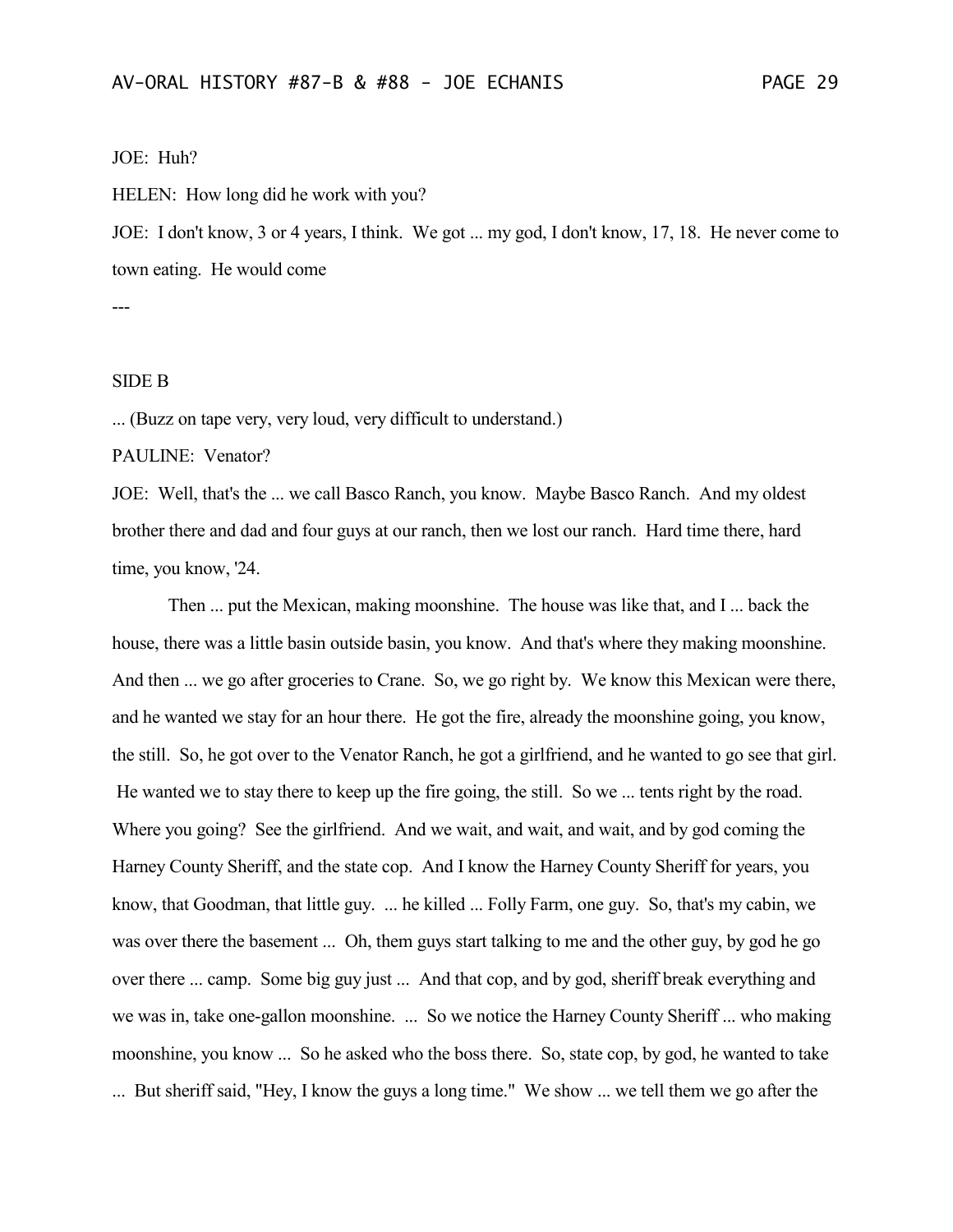groceries at Crane. ... And they finally took that Mexican. So, we go. They got inside the house, whole room, and more moonshine there. So we packed that home brew, and packed all the moonshine, and we take it to Crane.

PAULINE: They didn't find that!

JOE: They finally got ... My gosh! ...

PAULINE: Oh dear.

JOE: Most the time three guys, two guys take the ... pull right out, and cut the tail, and you make the ... mark ...

PAULINE: You did the whole thing by yourself?

JOE: Yeah, yeah. We three guys, two guys give you the lamb ... cut the tail, and brand them,

everything, earmark and everything. ... And blood all over them.

PAULINE: Yeah, yeah, Buck Miller was telling me about marking lambs.

JOE: But now they do it different, you know.

PAULINE: Well, more sophisticated.

JOE: Now we got pinchers ... cut the tail, you know...

HELEN: How much were ... and Harry and all ... whereabouts was he at? Wasn't he up on the Steens?

JOE: Well, he was ... in Fish Creek...

HELEN: Oh, in Fish Creek.

JOE: Yeah. ...

HELEN: Well, I think he had just been gone a year or so when we first came, because I don't think he had --- I don't think there were sheep up there then.

JOE: Of course, he sold the sheep and then...

HELEN: ... been there in the '60's then ... late '50's. Because we came up '59, that's right. So he would have been there in the early part of the '50's, or something, or kind of in the middle, evidently. ... Pauline, do you want some beans?